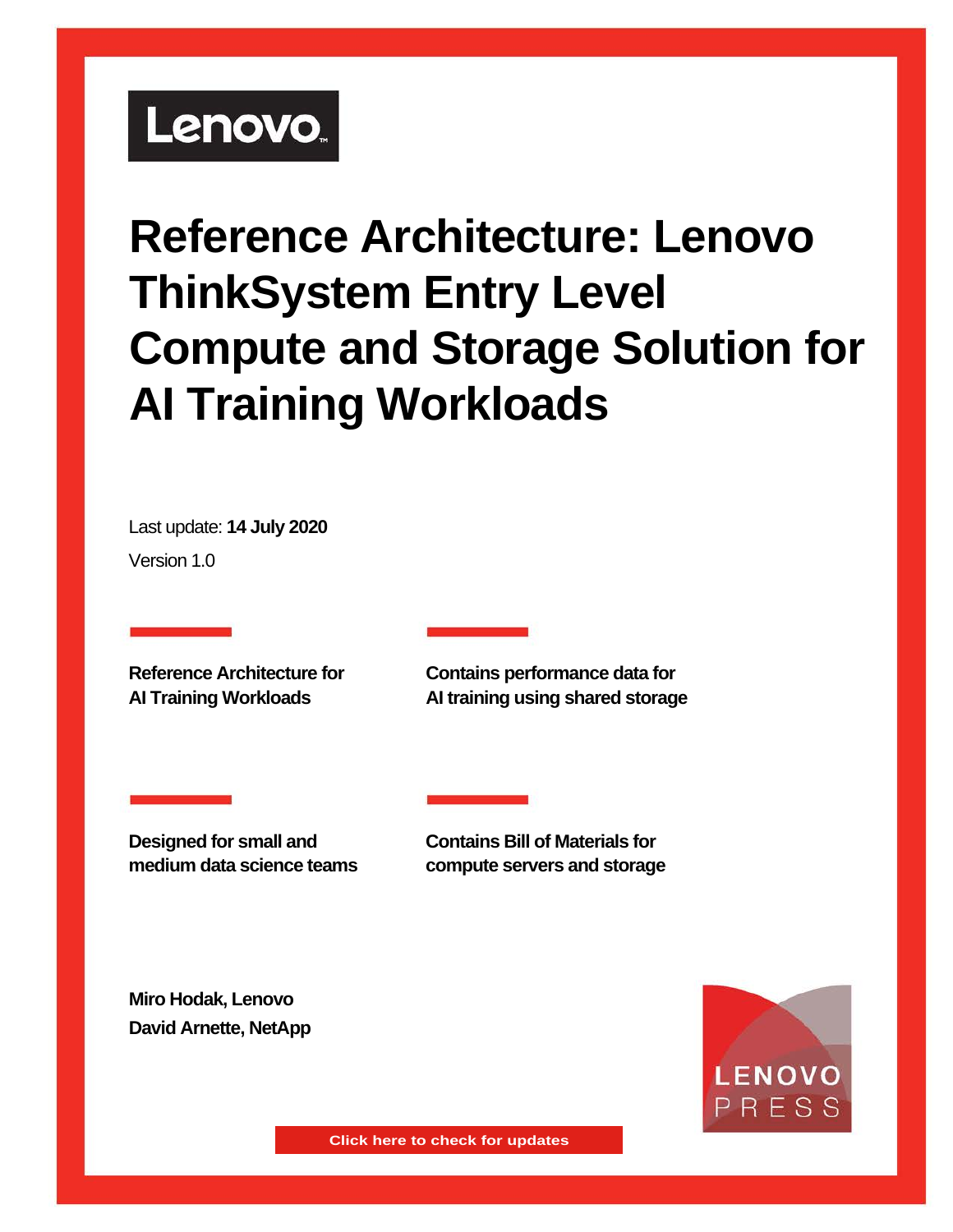### **Table of Contents**

| 1              |                |                                                                 |  |
|----------------|----------------|-----------------------------------------------------------------|--|
|                | 1.1            |                                                                 |  |
|                | 1.2            |                                                                 |  |
| 2 <sup>1</sup> |                |                                                                 |  |
|                | 2.1            |                                                                 |  |
|                | 2.2            |                                                                 |  |
|                | 2.2.1          |                                                                 |  |
|                | 2.2.2<br>2.2.3 |                                                                 |  |
|                | 2.3            |                                                                 |  |
|                | 2.4            |                                                                 |  |
|                | 2.5            |                                                                 |  |
|                | 2.6            |                                                                 |  |
| 3              |                |                                                                 |  |
|                |                |                                                                 |  |
| 4              |                |                                                                 |  |
|                | 4.1            |                                                                 |  |
| 5              |                |                                                                 |  |
|                | 5.1            |                                                                 |  |
|                | 5.2            |                                                                 |  |
| 6              |                |                                                                 |  |
|                | 6.1            | Shared Use Case: Multiple Independent Single Node Jobs  12      |  |
|                | 6.2            | Exclusive Use Case: Dedicated Training Model Scale Out 13       |  |
|                | 6.3            | Exclusive Use Case: Scale Out with a Faster Compute Network  15 |  |
| $\mathbf{7}$   |                |                                                                 |  |
|                | 7.1            |                                                                 |  |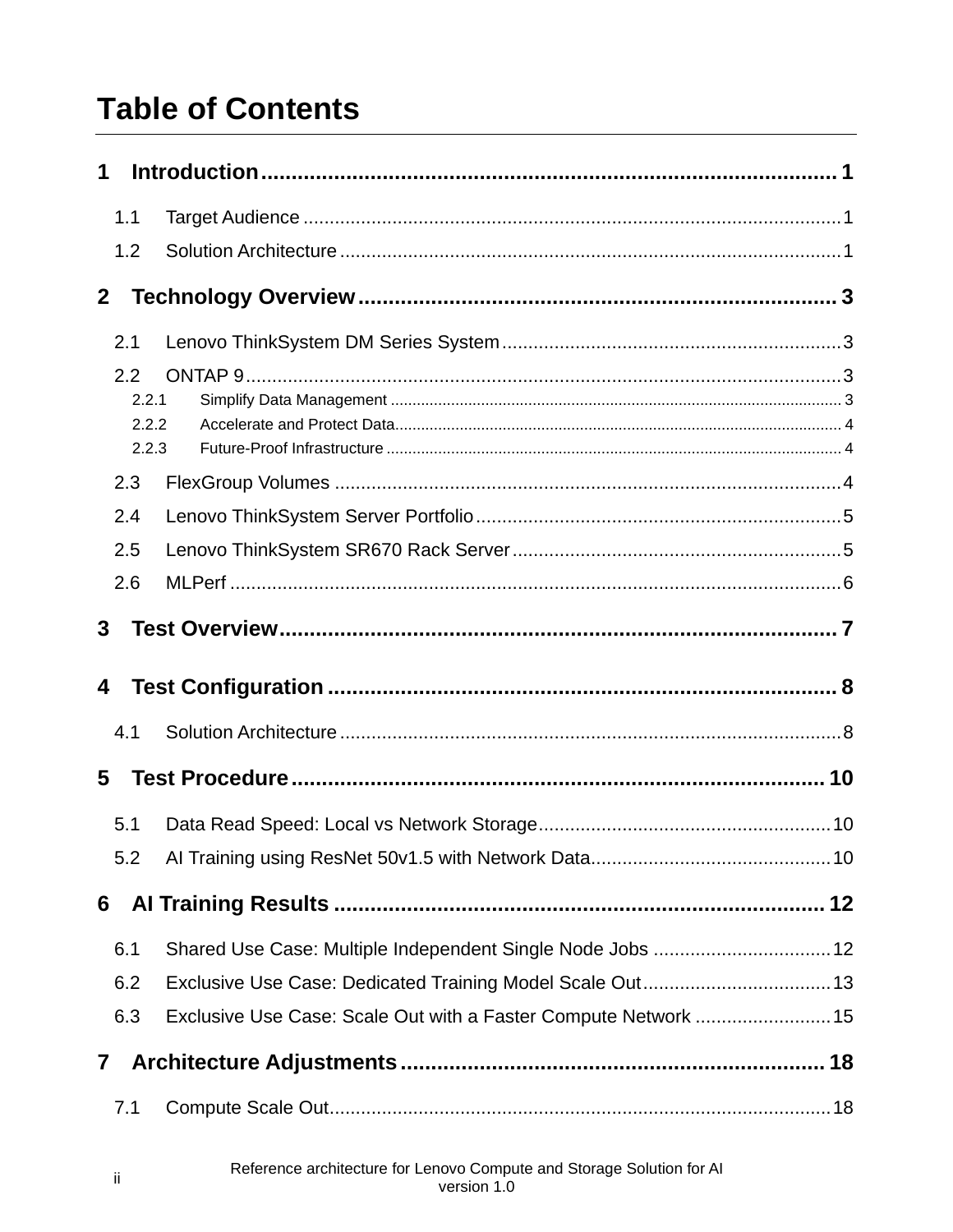| 7.2 |  |
|-----|--|
| 7.3 |  |
| 7.4 |  |
| 7.5 |  |
| 7.6 |  |
| 8   |  |
| 9   |  |
|     |  |
|     |  |
|     |  |
|     |  |
|     |  |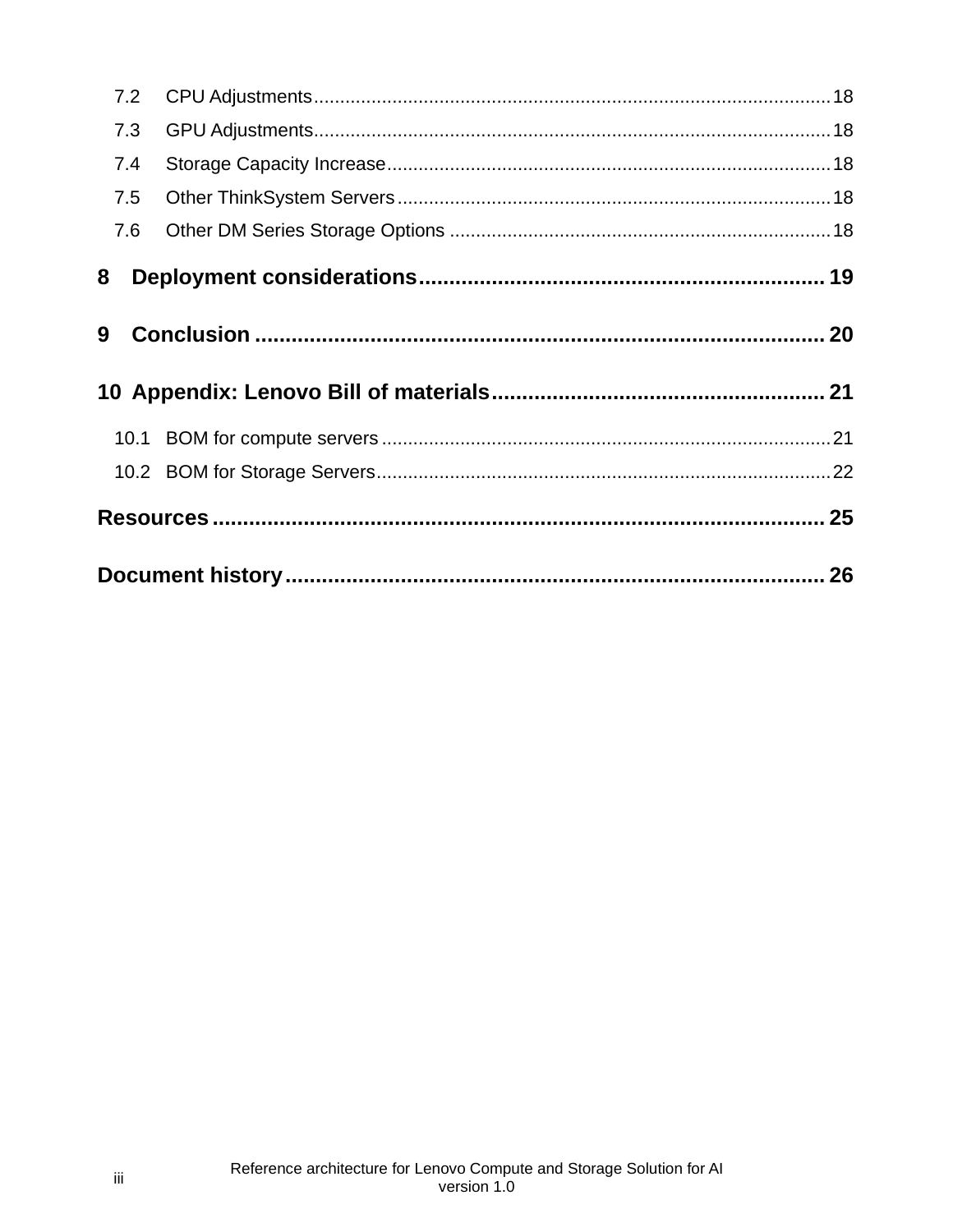## <span id="page-3-0"></span>**1 Introduction**

This solution describes an entry-level, clustered architecture using Lenovo ThinkSystem compute servers and Lenovo DM Series storage systems optimized for Artificial Intelligence (AI) training workflows accelerated by GPUs. The architecture is targeted for enabling small and medium sized teams where most compute jobs are single node (single or multi-GPU) or distributed over a few computational nodes. This is not a major limitation as most day-to-day AI training jobs are single node.

This document covers t esting and validation of a compute/storage configuration consisting of four accelerated Lenovo ThinkSystem SR670 servers and an entry-level 10 GbE-connected Lenovo DM storage system, providing an efficient and cost-effective solution for small and medium-sized organizations starting out with AI that require the enterprise-grade capabilities of ONTAP® cloud-connected data storage available with Lenovo DM-Series storage.

### <span id="page-3-1"></span>**1.1 Target Audience**

This document is intended for the following audiences:

- Data scientists, data engineers, administrators, and developers of AI systems.
- Enterprise architects who design solutions for the development of AI models and software.
- Data scientists and data engineers who are looking for efficient ways to achieve deep learning (DL) and machine learning (ML) development goals.
- IT decision makers and business leaders who want to achieve the fastest time to market possible from AI initiatives.

#### <span id="page-3-2"></span>**1.2 Solution Architecture**

This Lenovo ThinkSystem server and DM Series storage solution is designed to handle AI training on large datasets using the processing power of GPUs alongside traditional CPUs. This validation demonstrates high performance and optimal data management with a scale-out architecture that uses either one, two, or four ThinkSystem SR670 servers alongside a DM Series storage system. The scheme of the architecture is given in Figure 1.

This compute/storage solution provides the following key benefits:

- Highly efficient and cost-effective performance when executing multiple training jobs in parallel
- Scalable performance based on different numbers of ThinkSystem servers
- Robust data protection to meet low recovery point objectives (RPOs) and recovery time objectives (RTOs) with no data loss
- Optimized data management with snapshots and clones to streamline development workflows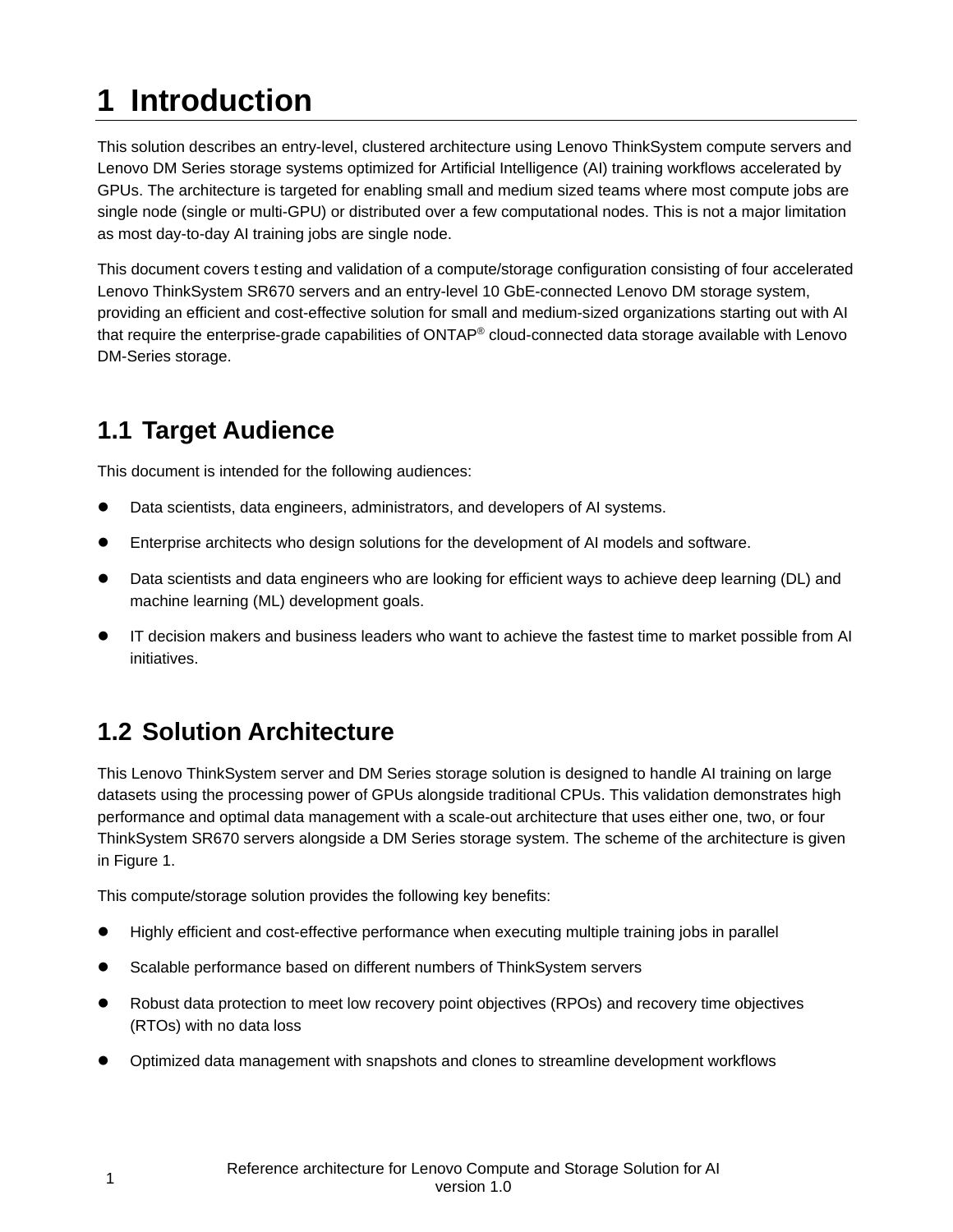

*Figure 1: Architecture Overview*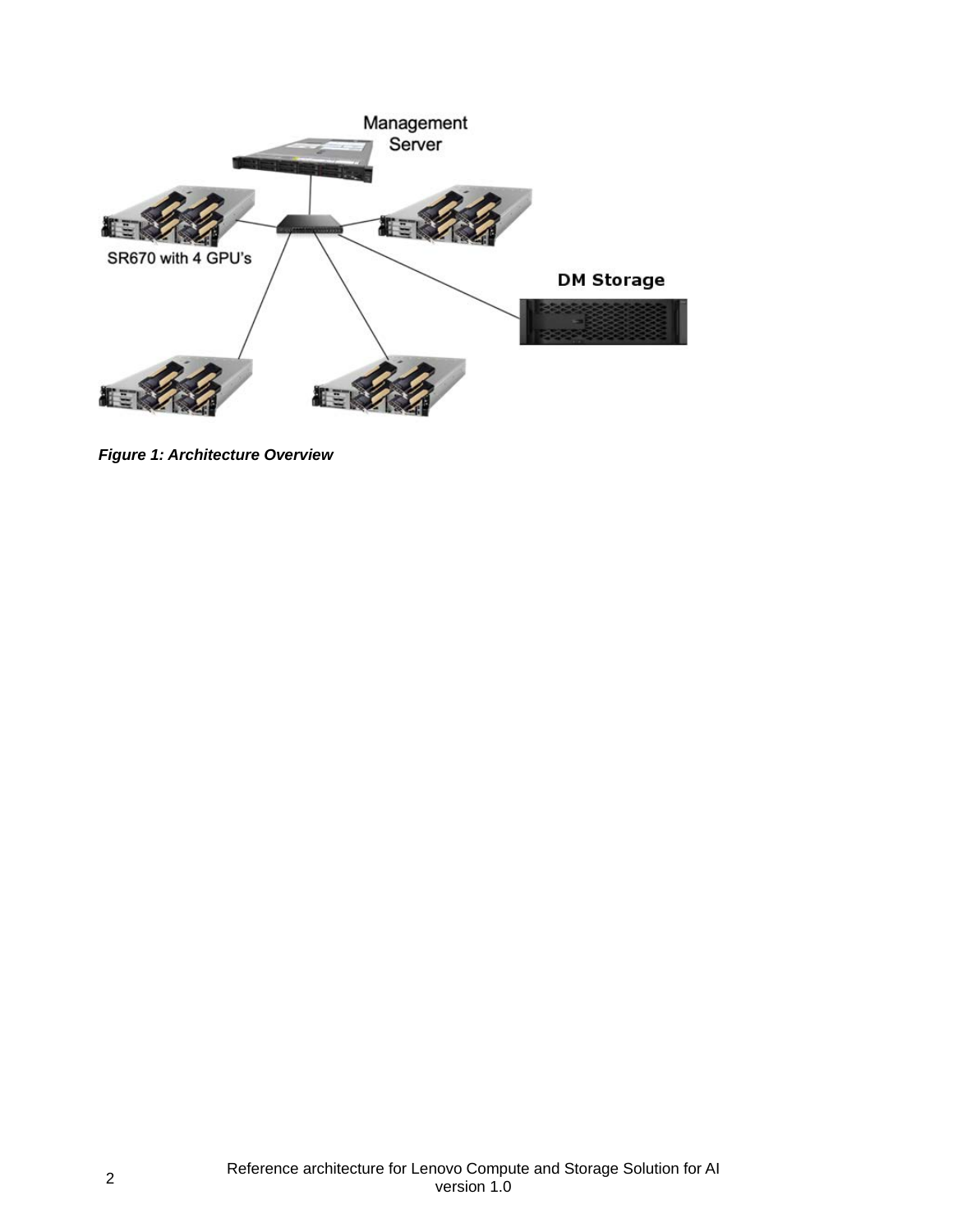### <span id="page-5-0"></span>**2 Technology Overview**

This Section describes key technologies leveraged in this solution.

#### <span id="page-5-1"></span>**2.1 Lenovo ThinkSystem DM Series System**

State-of-the-art Lenovo DM storage systems enable IT departments to meet enterprise storage requirements with industry-leading performance, superior flexibility, cloud integration, and best-in-class data management. Designed specifically for flash, DM storage systems help accelerate, manage, and protect business-critical data.

This Reference architecture is based on ThinkSystem DM5000F storage. For NAS workloads, this single entry-level storage system supports throughput of 5GBps for sequential reads and 148K IOPS for small random reads at latencies of 1ms or less. Entry-level AFF storage systems support the following features:

- Scalable throughput of up to 120GBps and 3.55 million IOPS in a 24-node cluster
- 10 Gigabit Ethernet (GbE) and FC connectivity
- Up to 15TB solid-state drives (SSDs) with multi-stream write
- ONTAP 9, with a complete suite of data protection and replication features for industry-leading data management

Lenovo offers other storage systems, such as the DM7000F and DM7100F, that offer higher performance and scalability for larger-scale deployments.

#### <span id="page-5-2"></span>**2.2 ONTAP 9**

ONTAP 9 is the latest generation of storage management software that enables businesses to modernize infrastructure and transition to a cloud-ready data center. Leveraging industry-leading data management capabilities, ONTAP enables the management and protection of data with a single set of tools, regardless of where that data resides. Data can also be moved freely to wherever it's needed—the edge, the core, or the cloud. ONTAP 9 includes numerous features that simplify data management, accelerate and protect critical data, and future-proof infrastructure across hybrid cloud architectures.

#### <span id="page-5-3"></span>**2.2.1 Simplify Data Management**

Data management is crucial to enterprise IT operations so that appropriate resources are used for applications and datasets. ONTAP includes the following features to streamline and simplify operations and reduce the total cost of operation:

- **Inline data compaction and expanded deduplication.** Data compaction reduces wasted space inside storage blocks, and deduplication significantly increases effective capacity. This applies to data stored locally and data tiered to the cloud.
- **Minimum, maximum, and adaptive quality of service (QoS).** Granular QoS controls help maintain performance levels for critical applications in highly shared environments.
- **ONTAP FabricPool.** This feature provides automatic tiering of cold data to public and private cloud storage options, including Amazon Web Services (AWS) and Azure.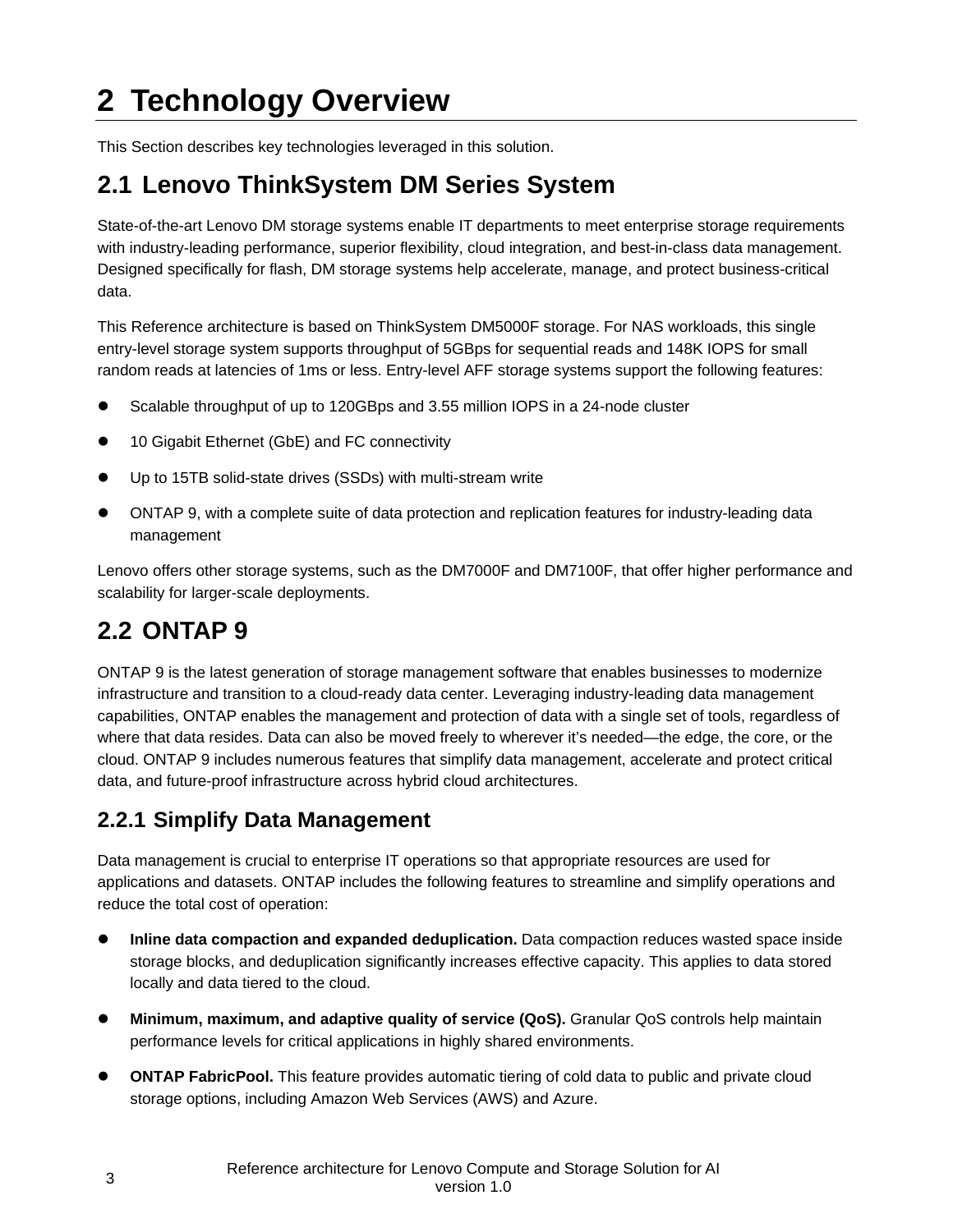#### <span id="page-6-0"></span>**2.2.2 Accelerate and Protect Data**

ONTAP delivers superior levels of performance and data protection and extends these capabilities as follows:

- **Performance and lower latency.** ONTAP offers the highest possible throughput at the lowest possible latency.
- **Data protection.** ONTAP provides built-in data protection capabilities with common management across all platforms.
- **Volume Encryption.** ONTAP offers native volume-level encryption with both onboard and external key management support.

#### <span id="page-6-1"></span>**2.2.3 Future-Proof Infrastructure**

ONTAP 9 helps meet demanding and constantly changing business needs:

- **Seamless scaling and nondisruptive operations.** ONTAP supports the nondisruptive addition of capacity to existing controllers as well as to scale-out clusters. Customers can upgrade to the latest technologies such as NVMe and 32Gb FC without costly data migrations or outages.
- **Cloud connection.** ONTAP is the most cloud-connected storage management software, with options for software-defined storage (ONTAP Select) and cloud-native instances (Cloud Volumes Service) in all public clouds.
- **Integration with emerging applications.** ONTAP offers enterprise-grade data services for nextgeneration platforms and applications such as OpenStack, Hadoop, and MongoDB by using the same infrastructure that supports existing enterprise apps.

#### <span id="page-6-2"></span>**2.3 FlexGroup Volumes**

Training datasets are typically a collection of potentially billions of files. Files can include text, audio, video, and other forms of unstructured data that must be stored and processed to be read in parallel. The storage system must store many small files and must read those files in parallel for sequential and random I/O.

A FlexGroup volume (Figure 3) is a single namespace made up of multiple constituent member volumes that is managed and acts like a FlexVol® volume to storage administrators. Files in a FlexGroup volume are allocated to individual member volumes and are not striped across volumes or nodes. They enable the following capabilities:

- Up to 20 petabytes of capacity and predictable low latency for high-metadata workloads.
- Up to 400 billion files in the same namespace.
- Parallelized operations in NAS workloads across CPUs, nodes, aggregates, and constituent FlexVol volumes.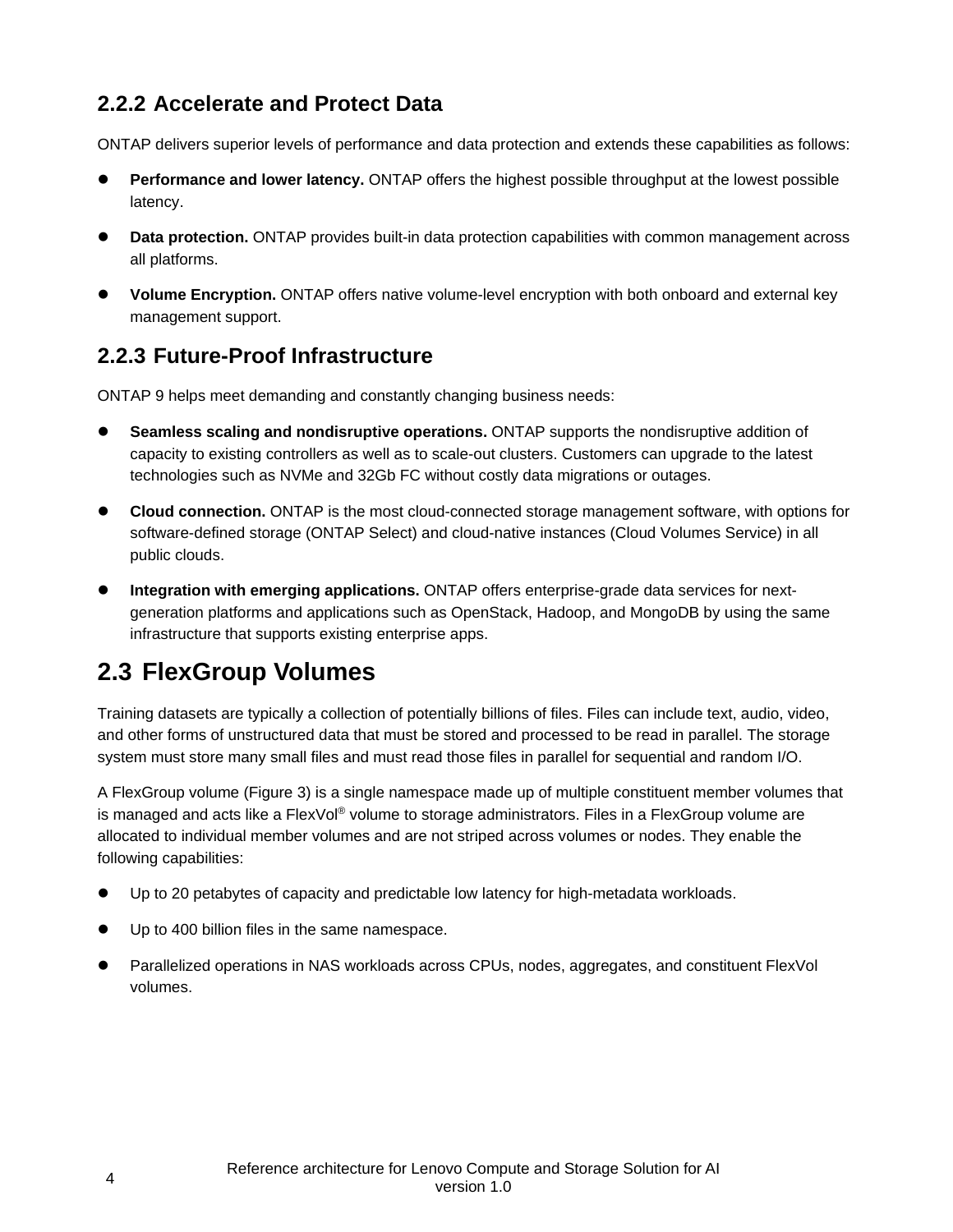

*Figure 2 FlexGroup Volumes*

#### <span id="page-7-0"></span>**2.4 Lenovo ThinkSystem Server Portfolio**

Lenovo ThinkSystem servers feature innovative hardware, software and services that solve customer challenges today and deliver an evolutionary fit-for-purpose, modular design approach to address tomorrow's challenges. These servers capitalize on best-in-class, industry-standard technologies coupled with differentiated Lenovo innovations to provide the greatest possible flexibility in x86 servers.

Key advantages of deploying Lenovo ThinkSystem servers include:

- Highly scalable, modular designs to grow with your business
- Industry-leading resilience to save hours of costly unscheduled downtime
- Fast flash technologies for lower latencies, quicker response times and smarter data management in real-time

In the AI area, Lenovo is taking a practical approach to helping enterprises understand and adopt the benefits of ML and AI for their workloads. Lenovo customers can explore and evaluate Lenovo AI offerings in Lenovo AI Innovation Centers so that they can better understand the value for their particular use case. To improve time to value, this customer-centric approach provides customers with proofs of concept for solution development platforms that are ready-to-use and optimized for AI.

#### <span id="page-7-1"></span>**2.5 Lenovo ThinkSystem SR670 Rack Server**

Lenovo ThinkSystem SR670 delivers high performance for accelerated AI and High-Performance Computing (HPC) workloads. Supporting the latest scalable Intel Xeon CPUs and up to either four large or eight small GPUs per 2U node, the SR670 is designed for the computationally intensive demands of Machine Learning (ML), Deep Learning (DL), inference and other accelerated applications. Supported accelerators include the NVIDIA Tesla V100, V100S, and T4, and with integrated modularity within the system further optimization for specific workload characteristics can be achieved.

As more workloads have been designed to leverage the performance of accelerators, the demand for GPU density has increased. Industries such as retail, financial services, energy, and healthcare are leveraging GPUs to extract greater insights and drive innovation with ML, DL, and inference techniques. The ThinkSystem SR670 provides an optimized enterprise-grade solution for deploying accelerated HPC and AI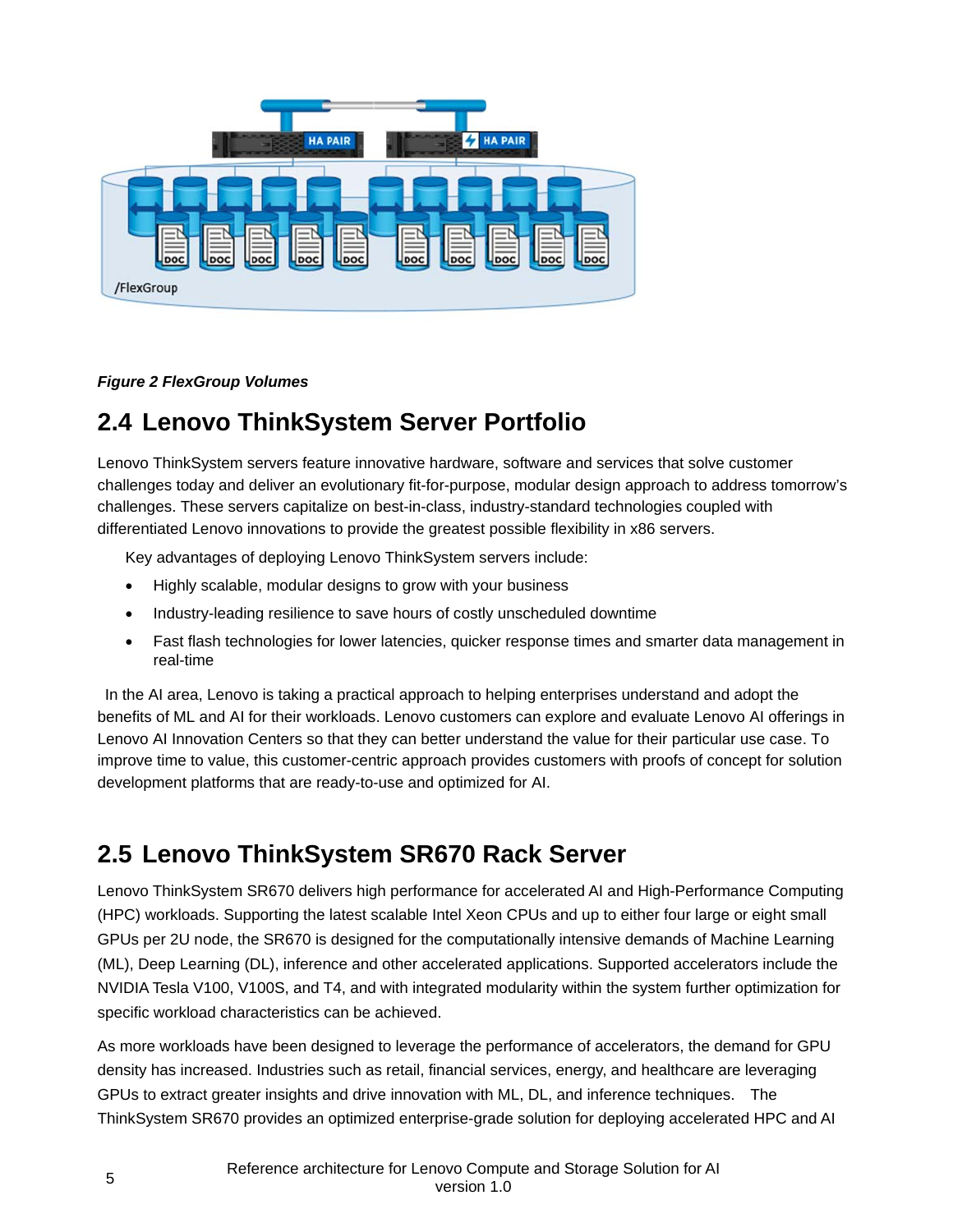workloads in production, maximizing system performance while maintaining data center density.



*Figure 3 ThinkSystem SR670*

#### <span id="page-8-0"></span>**2.6 MLPerf**

MLPerf is the industry leading benchmark suite for evaluating AI performance. In this validation, we used its image classification benchmark with TensorFlow, currently the most popular AI framework. The Tensorflow benchmark script, (*github:tensorflow/benchmarks)*, was used to drive AI training is this work. The script contains implementations of several popular convolutional neural network (CNN) models and is designed to be as fast as possible. It can be run on both a single machine and in a distributed mode across multiple hosts.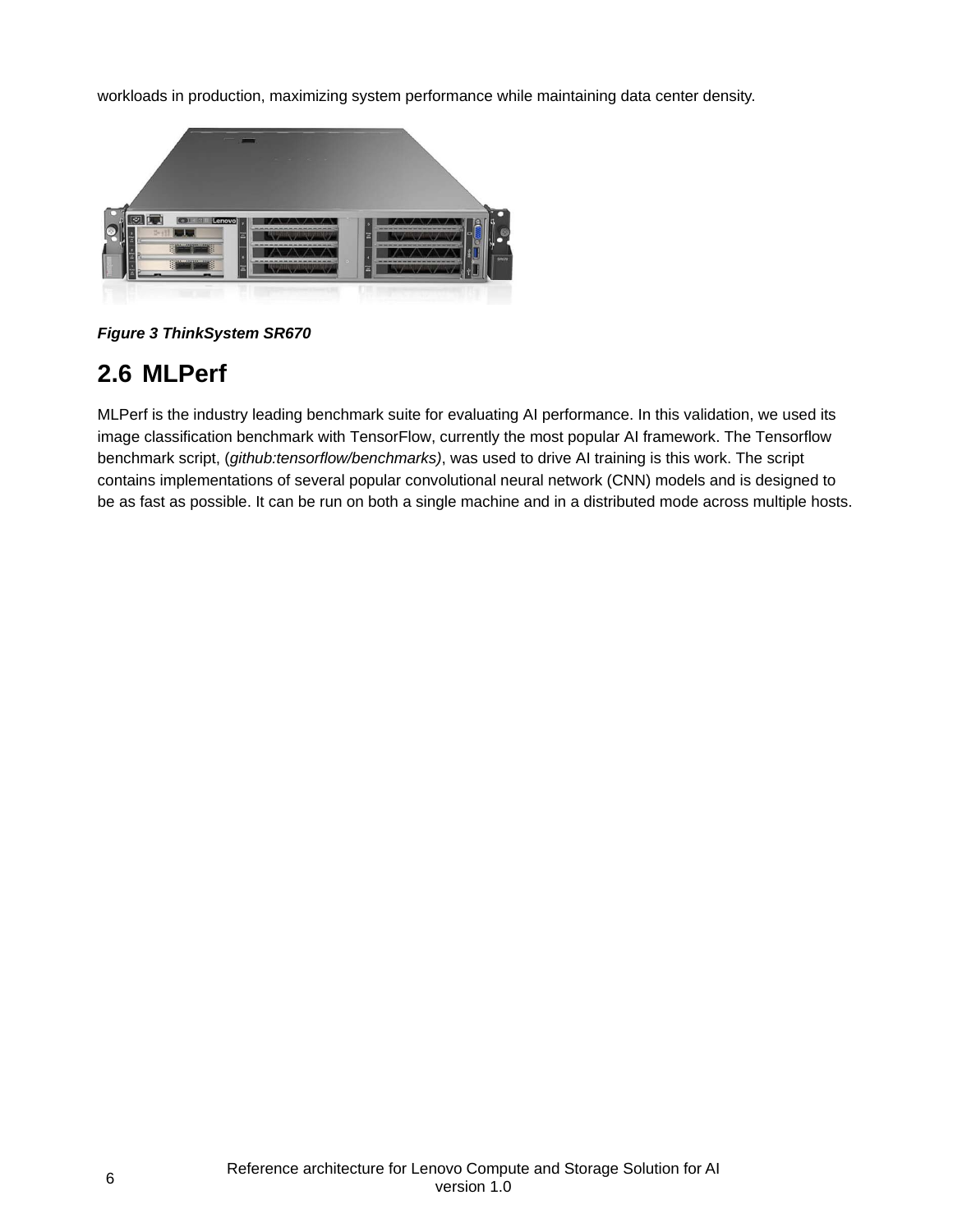### <span id="page-9-0"></span>**3 Test Overview**

In this validation, we performed image recognition training as specified by MLPerf v0.5. Specifically, we trained the ResNet v1.5 model with ImageNet dataset until we reached accuracy of 74.9%. The main metric is the time to reach the desired accuracy. We also report training bandwidth in images per second to better judge scale out efficiency.

The primary test case evaluated multiple independent training processes (one per node) running concurrently. This simulates the main use case: a shared system used by multiple data scientists. The second test case evaluated scale-out efficiency.

[Table 1](#page-9-1) lists a summary of results for all tests performed for this solution.

| <b>Test Description</b>                                 | <b>Results Summary</b>                                                                                                                                                                                                                                                                                                           |
|---------------------------------------------------------|----------------------------------------------------------------------------------------------------------------------------------------------------------------------------------------------------------------------------------------------------------------------------------------------------------------------------------|
| Image recognition training:<br>Multiple concurrent jobs | Highly efficient performance. All the jobs ran at full speed even when<br>the cluster was fully used. The DM storage systems delivered training<br>performance comparable to local SSD storage while enabling easy<br>sharing of data between servers.                                                                           |
| Image recognition training:<br>Scale out                | Highly efficient up to four nodes. At that point, scale out was less<br>efficient but still feasible. Using a higher speed computational network<br>improves scalability. The DM Series storage system delivered training<br>performance comparable to local SSD storage while enabling easy<br>sharing of data between servers. |

#### <span id="page-9-1"></span>*Table 1) Test result summary.*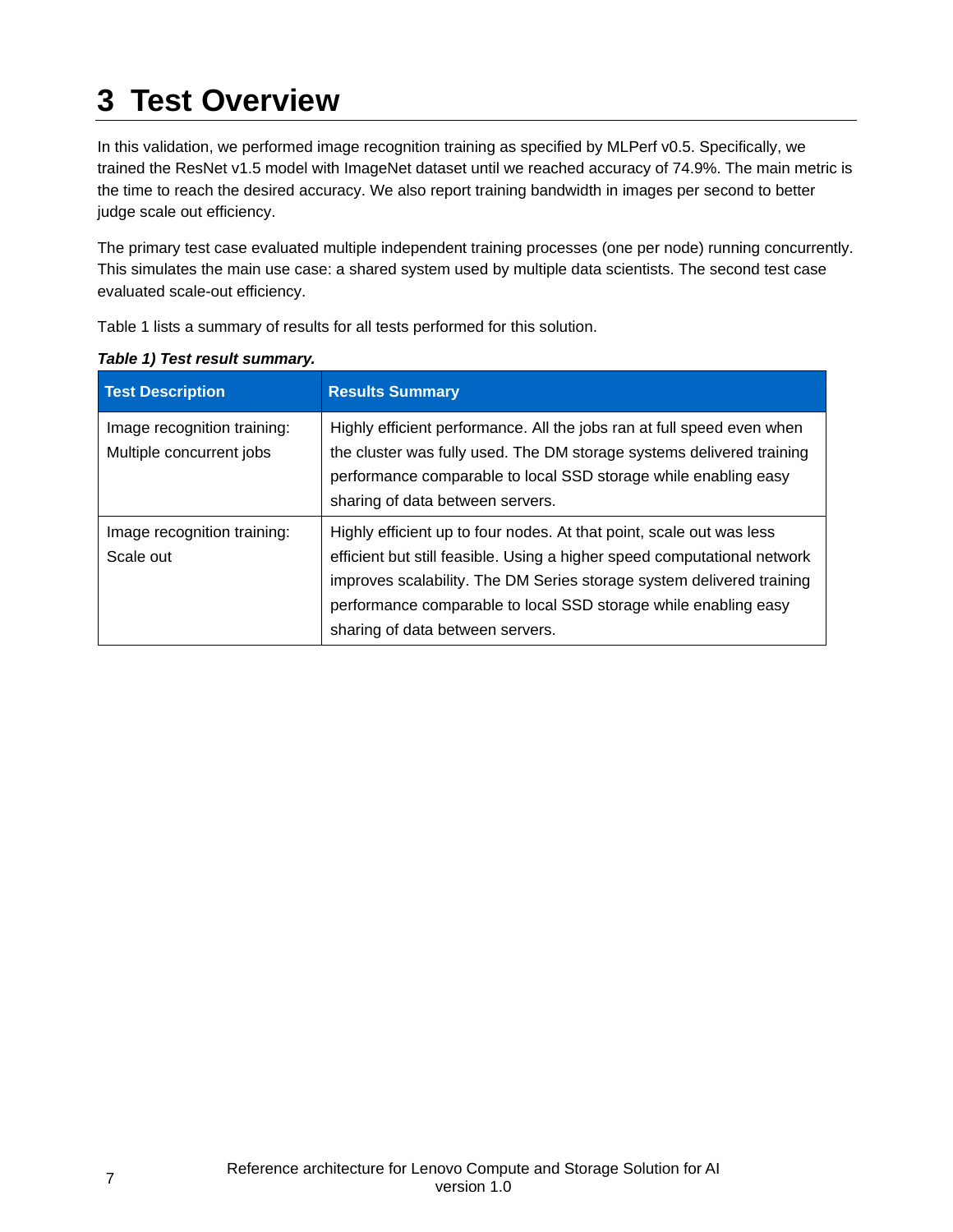### <span id="page-10-0"></span>**4 Test Configuration**

This section describes tested configurations, network infrastructure, SR670 server, and storage provisioning details.

#### <span id="page-10-1"></span>**4.1 Solution Architecture**

We used the solution components listed in [Table 2](#page-10-2) for the validation.

#### <span id="page-10-2"></span>*Table 2) Base components for the solution architecture.*

| <b>Solution Components</b>                                       | <b>Details</b>                                                                            |
|------------------------------------------------------------------|-------------------------------------------------------------------------------------------|
| ThinkSystem servers running Linux<br>(CentOS 7.6 with CUDA 10.1) | Four SR670 servers each with 4 x NVIDIA 32GB<br>V <sub>100</sub> GPU cards                |
|                                                                  | Each server contains two Intel Xeon Gold 6142<br>CPUs (16 physical cores) and 384GB RAM   |
| DM Series Storage DM5000F (HA pair)                              | ONTAP 9 software                                                                          |
|                                                                  | 24 x 960GB SSDs                                                                           |
|                                                                  | NFS protocol                                                                              |
|                                                                  | 1 interface group (ifgrp) per controller, with 4 logical<br>IP addresses for mount points |

An earlier version of the storage system was leveraged for solution architecture and performance validation. The currently available DM5000F system should meet or exceed the performance results described in this document.

In this validation, we used ResNet v1.5 with the ImageNet basis set as specified by MLPerf Training v0.5. The dataset is stored in a DM Series storage system accessed over the NFS protocol. The SR670s were connected to the storage over a 10GbE switch.

ImageNet is a frequently used image dataset. It contains almost 1.3 million images for a total size of 144GB. The average image size is 108KB. The dataset is stored in a TFRecord format, which is the recommended way for data input into TensorFlow. The TFRecord data is packaged in 1024 separate files each approximately 136MB in size.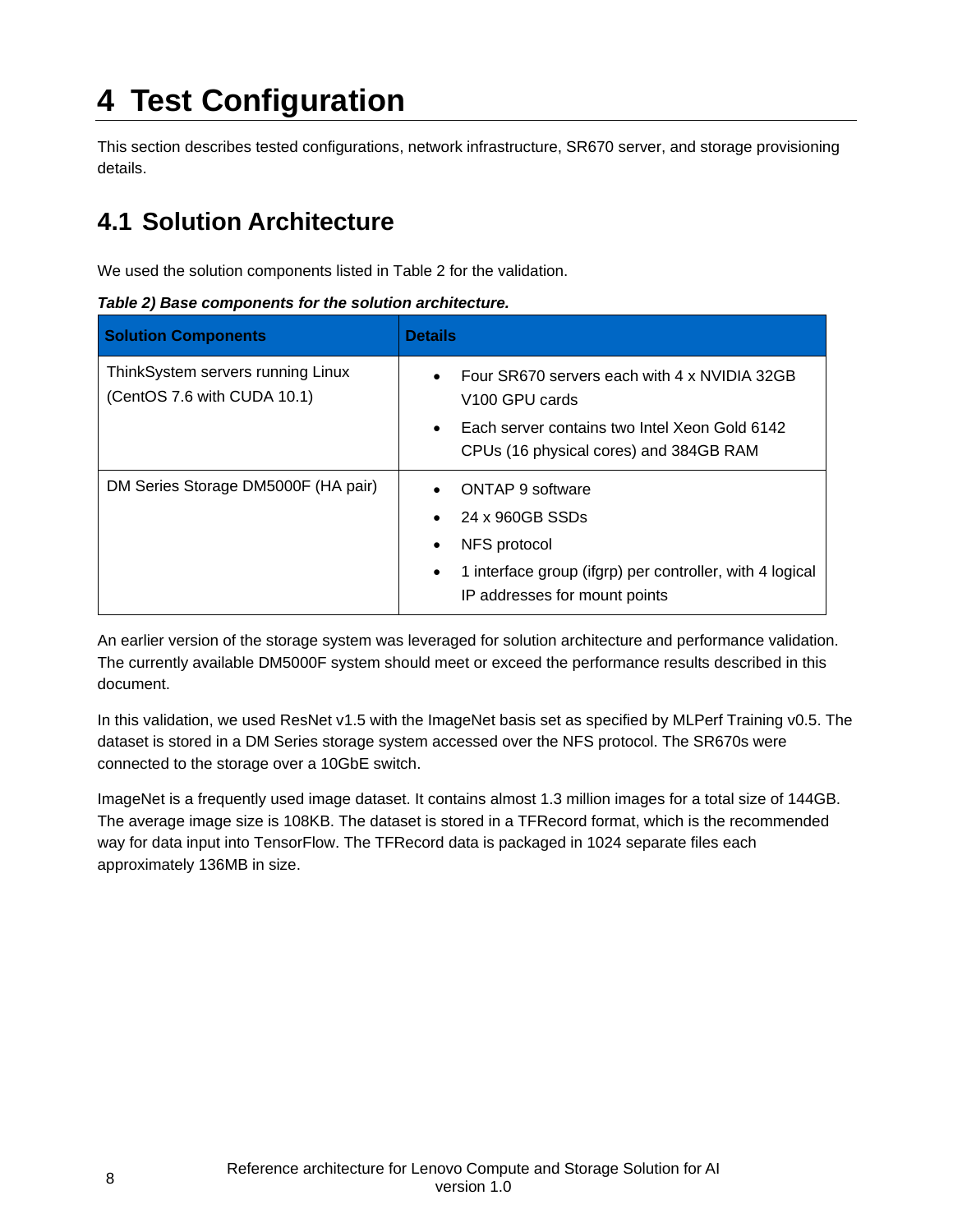*Figure 4) Network topology of tested configuration.*



|  |  | Table 3) Storage configuration. |
|--|--|---------------------------------|
|--|--|---------------------------------|

|                         |                   | Controller Aggregate FlexGroup Volume | <b>Aggregate Size   Volume</b> | <b>Size</b> | <b>Operating System</b><br><b>Mountpoint</b> |
|-------------------------|-------------------|---------------------------------------|--------------------------------|-------------|----------------------------------------------|
| Controller1             | Aggr1             |                                       | 6.9TB                          |             |                                              |
|                         |                   | /netapplenovo_AI_fg                   |                                | 1TB         | /netapp_lenovo_fg                            |
| Controller <sub>2</sub> | Aggr <sub>2</sub> |                                       | $6.9$ TB                       |             |                                              |

The /netappLenovo\_AI\_fg folder has the dataset used for ResNet AI Training validation.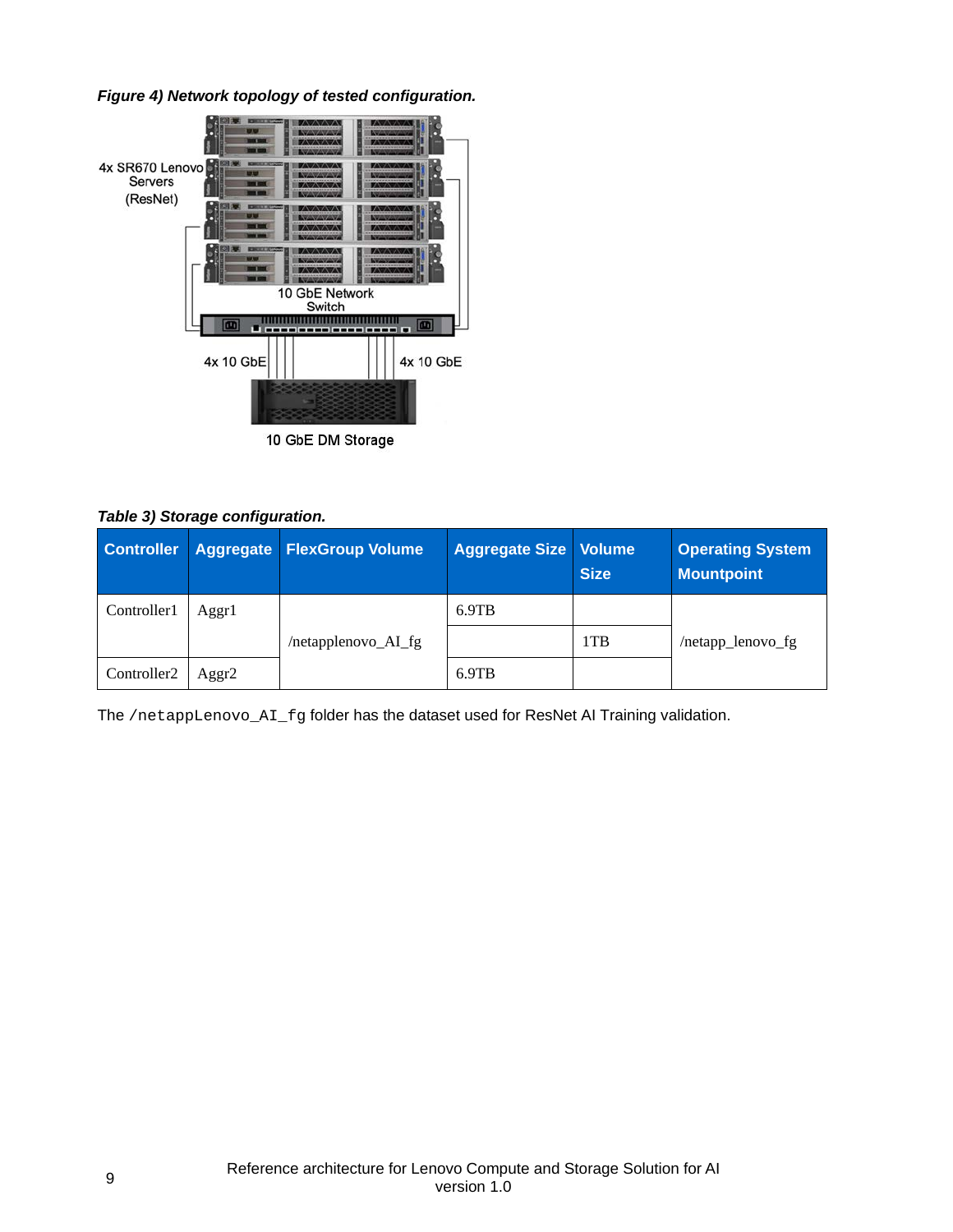<span id="page-12-0"></span>Several types of tests were performed in this work: network read speed, AI training using multiple independent jobs, and AI training using a single scale-out job. Details are given below.

#### <span id="page-12-1"></span>**5.1 Data Read Speed: Local vs Network Storage**

The read speed was tested by using dd command on one of the TFRecord files for the ImageNet dataset. Specifically, we ran the following commands for both local and network data:

```
sync ; echo 3 > /proc/sys/vm/drop_caches
dd if=/mnt/netapp/train-00001-of-01024 of=/dev/null bs=512k count=2048
Results (average of 5 runs):
Local storage: 516 MB/s
Network storage: 510 MB/s.
```
Both values are very similar demonstrating that the network storage is capable of delivering data at a rate essentially equal to that of local storage.

#### <span id="page-12-2"></span>**5.2 AI Training using ResNet 50v1.5 with Network Data**

We ran the ResNet50 benchmark with one, two, or four SR670 servers. This test used the TensorFlow [benchmark script](https://github.com/mlperf/training_results_v0.5/tree/master/v0.5.0/google/cloud_v100x8/code/resnet/benchmarks) and TensorFlow container version 1.13.1 from DockerHub to run the training.

We used the following test procedure in this validation:

We cleared the host cache before running the script to make sure that data was not already cached.

sync ; echo 3 > /proc/sys/vm/drop\_caches

We ran the benchmark script with the ImageNet dataset in server storage (local SSD storage) as well as with the networked DM.

We validated network and local storage performance using the dd command.

For the single-node run, we passed the following options to the training script:

```
--num_gpus=4 --batch_size=512 --variable_update=replicated --all_reduce_spec=nccl --use_fp16=True --
data_format=NCHW --model=resnet50_v1.5 --optimizer=momentum --weight_decay=1e-4 --
num_warmup_batches=0 --nodistortions --gradient_repacking=2 --local_parameter_device=gpu --
display_every=100 --
eval_during_training_at_specified_epochs='1,5,9,13,17,21,25,29,33,37,41,45,49,53,57,61,62,63' --
num_eval_batches=25 --eval_batch_size=250 --loss_type_to_report=base_loss --single_l2_loss_op --
compute_lr_on_cpu --datasets_parallel_interleave_cycle_length=20 --
datasets_sloppy_parallel_interleave --stop_at_top_1_accuracy=0.749 --xla_compile=True --
resnet_base_lr=0.06 --ml_perf --ml_perf_compliance_logging=True --data_dir=/mnt/netapp/imagenet/ --
num_epochs=64
```
For the distributed runs, we used the parameter server's parallelization model. Four parameter servers per node were used, and we set the number of epochs to be the same as for the single node run, that is 61. We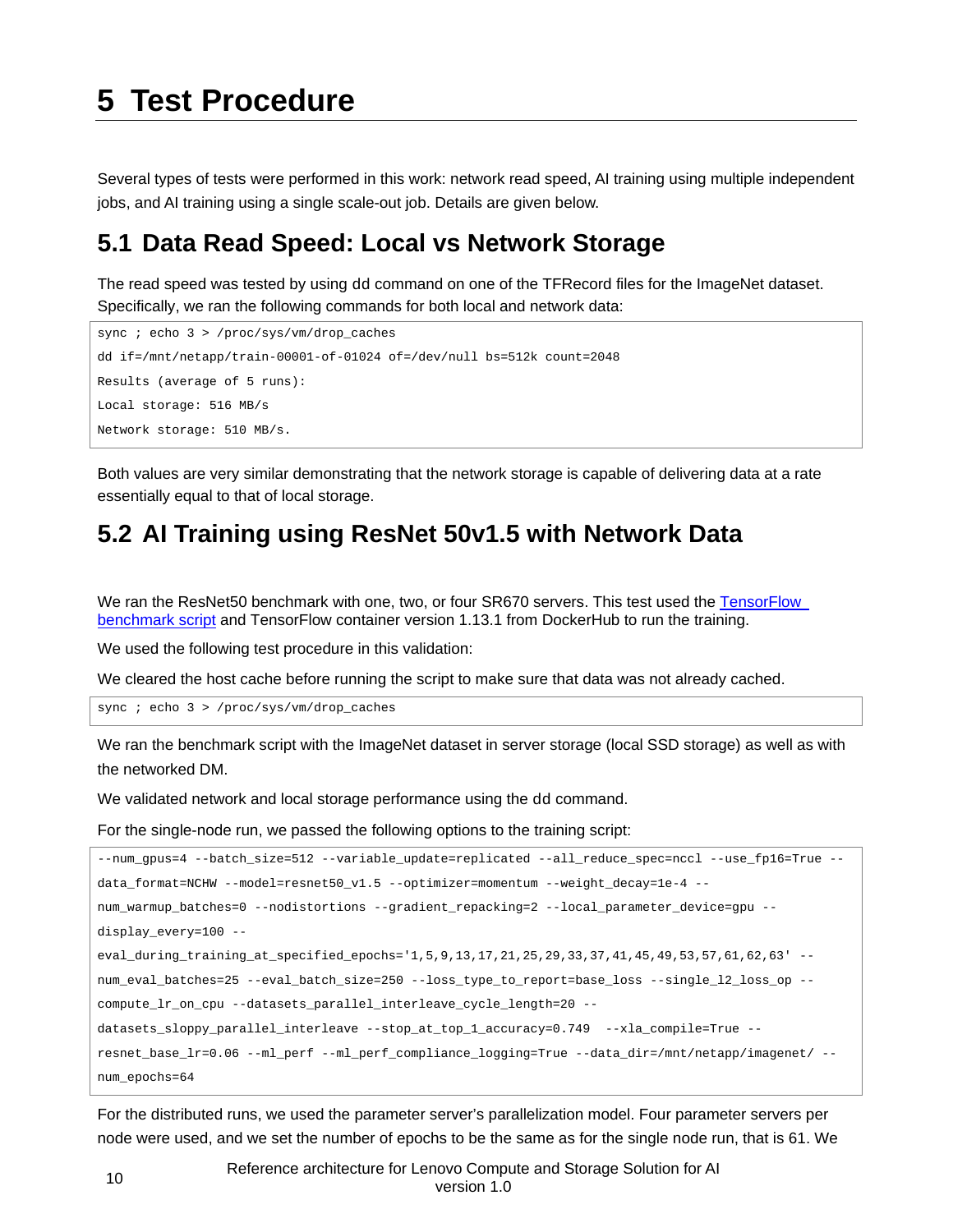did this because distributed training often takes more epochs due to imperfect synchronization between processes. The different number of epochs can skew runtime comparison between single-node and distributed cases.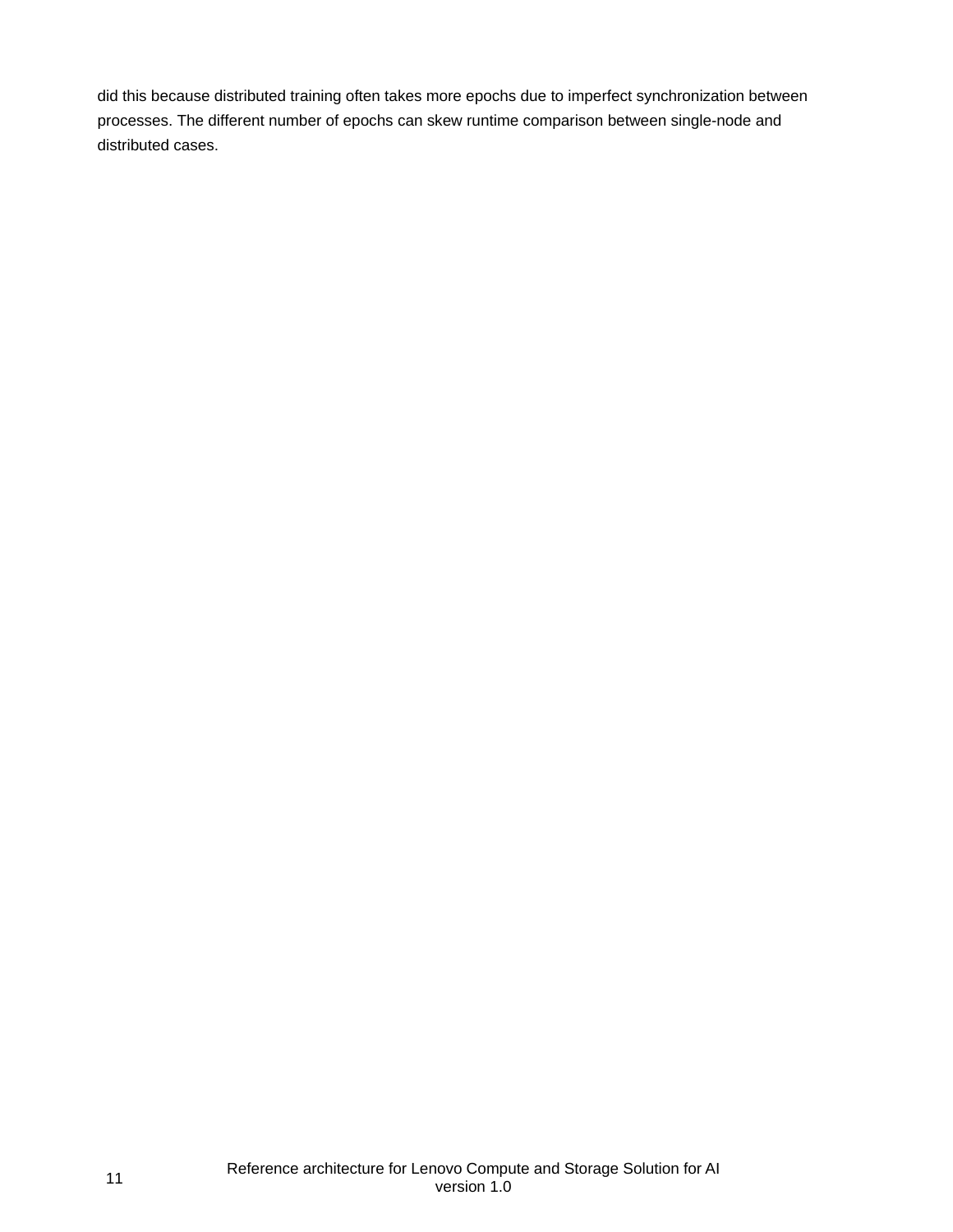## <span id="page-14-0"></span>**6 AI Training Results**

This Section contains test results for two use cases: Multiple independent single node jobs and a single job running on the entire cluster. The former is the expected use case, the latter shows that scale out jobs are also possible with this architecture.

#### <span id="page-14-1"></span>**6.1 Shared Use Case: Multiple Independent Single Node Jobs**

This test simulated the main use case for this solution―multi-job, multi-user AI training. Each node ran its own training - each training utilized all four GPUs in a server - while using the shared network storage. The results are displayed in Figures 5 and 6, which show that the solution provides excellent performance with all jobs running at maximum speed and no slowdown due to multiple workloads is observed. The total throughput scaled linearly with the number of nodes.



#### *Figure 5) Aggregate images per second on concurrent training models.*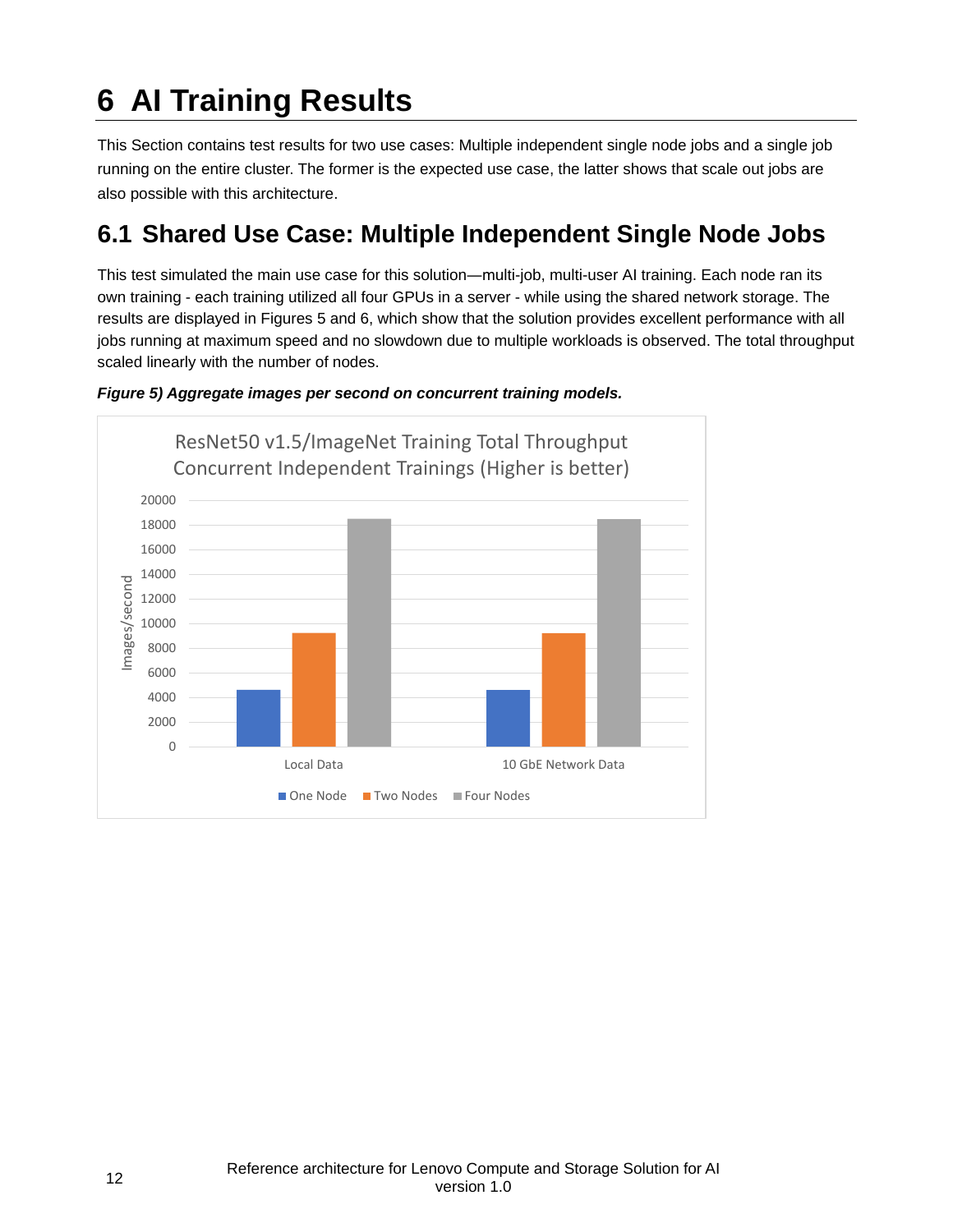



The average runtime for the network training model was 286 minutes and 20 seconds, and the individual runtimes were 285 minute and 35 seconds, 286 minute and 11 seconds, 286 minute and 27 seconds, and 287 minutes and 7 seconds. The average images per second for the training model were 4600, and the individual images per second were 4615, 4607, 4596, and 4582.

Based on our validation, one independent training model with network data runtime was 285 minutes and 19 seconds with 4611 images/sec. One independent training model with a local data (DAS) runtime was 277 minute and 44 seconds with 4724 images/sec.

During those runs the average GPU utilization was 96% as reported by *nvidia-smi* - note that this includes the testing phase, during which GPUs are not used, while CPU utilization was 40% as measured by *mpstat*. This demonstrates that the data delivery rate is sufficient in each case.

#### <span id="page-15-0"></span>**6.2 Exclusive Use Case: Dedicated Training Model Scale Out**

The following figures show the scale out results from our lab validation. The tests used 1, 2 and 4 SR670 nodes. Comparison between local SSD and network storage again shows a very similar level of performance.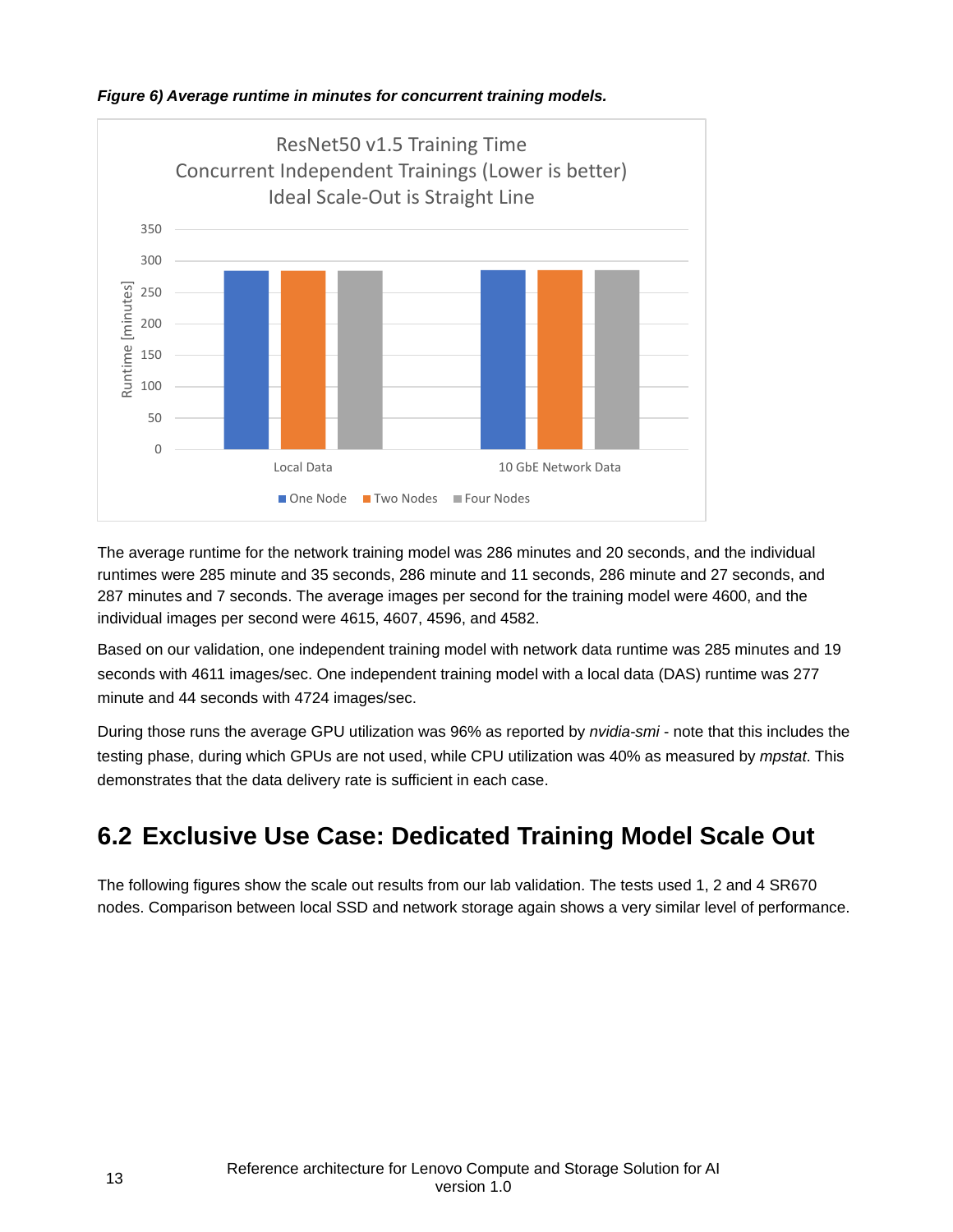

*Figure 7) ResNet50 scale-out results for the runtime in minutes.*

*Figure 8) ResNet50 scale-out results in images per second.*



In addition, note the following:

- In Figure 7, a higher number is better, while in Figure 8, the lower value indicates a better performance
- For the network storage case using a single NFS export path, the average throughput was 4603 images/sec, and the runtime was 288 minutes for 61 epochs.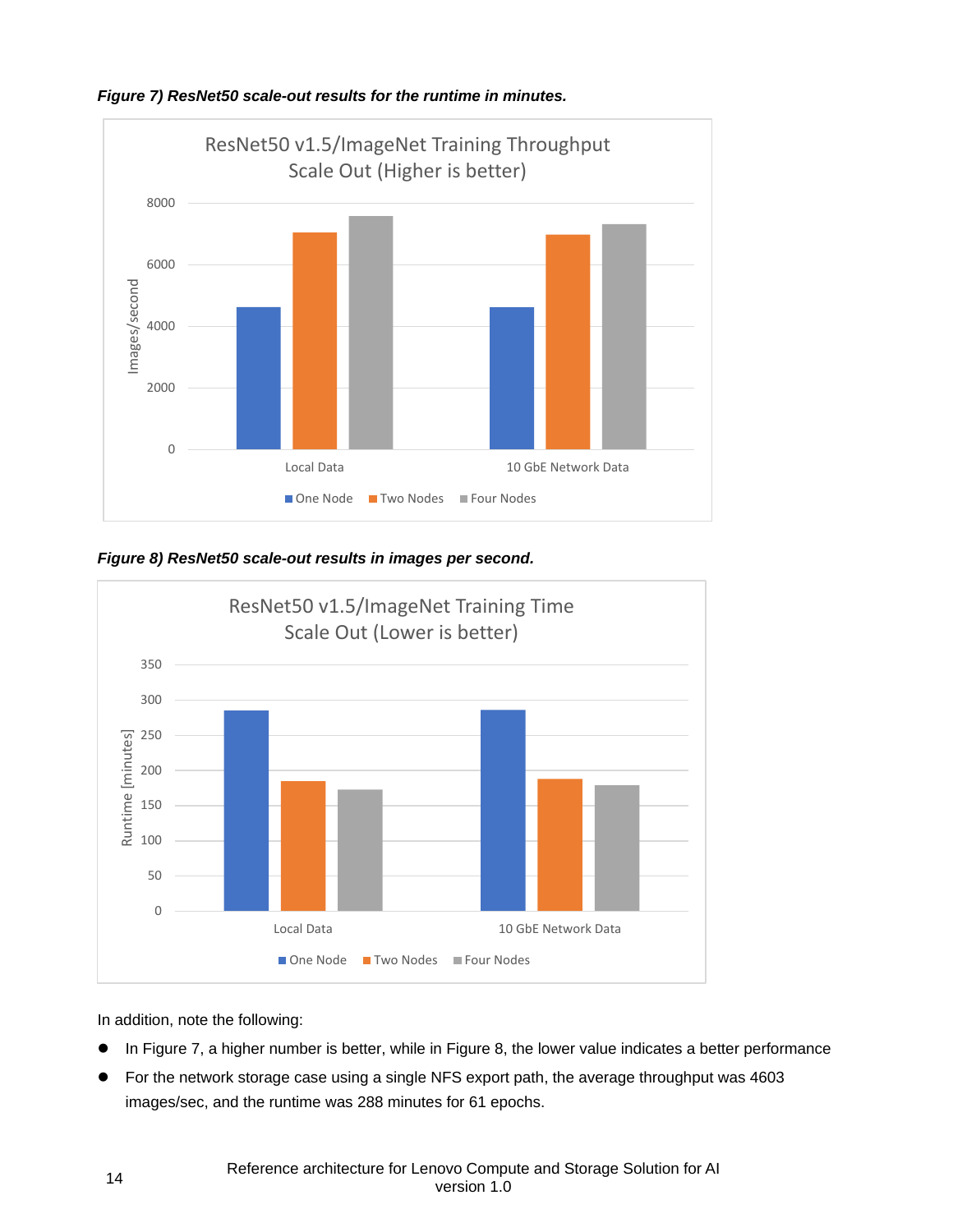The less-than-linear scaling was because the 10GbE network is insufficient for node-to-node communication. Much better scaling can be obtained with a faster network as demonstrated in the next section. Note that the DM storage connected over a 10GbE network provides enough data bandwidth for the cluster.

#### <span id="page-17-0"></span>**6.3 Exclusive Use Case: Scale Out with a Faster Compute**

#### **Network**

To improve network performance and thus scaling performance, we connected the compute nodes to a faster network - Mellanox HDR InfiniBand in in IPoIB mode, which in the current generation of ThinkSystem servers provides equivalent bandwidth and lower latency than 100GbE). This setup is shown in [Figure 9.](#page-17-1)

<span id="page-17-1"></span>



The performance tests were run in the same way as in the previous section and are shown in Figures 10 and 11. The results show that the faster compute network improves scale out, providing near linear scaling. Network storage provides performance close to that of the local storage.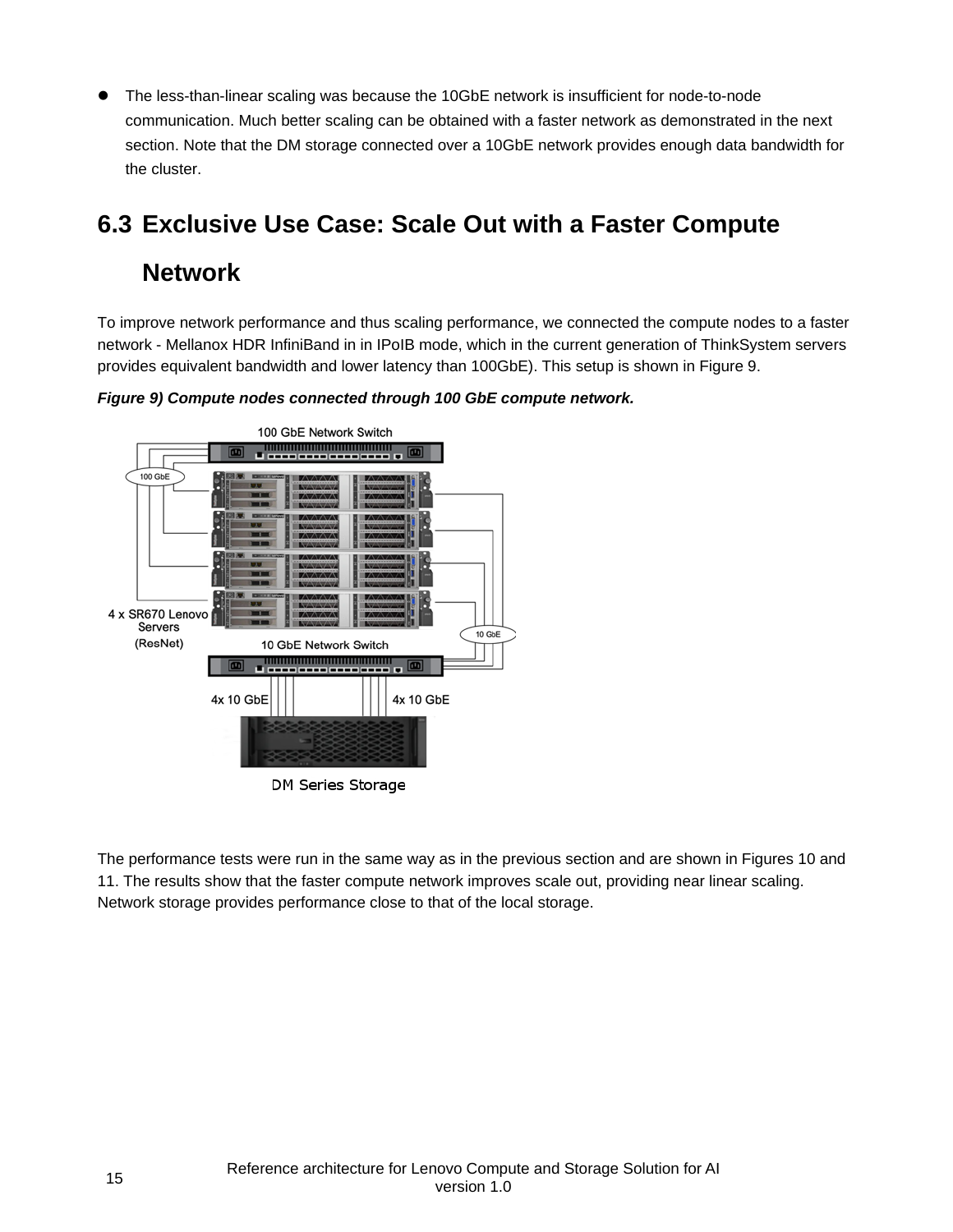

*Figure 10) ResNet50 scale-out results in images per second for 100GbE compute network.*

*Figure 11) ResNet50 scale-out results runtime for 100GbE compute network.*



For the DM Series storage four node training took 90 minutes with image throughput being 14894 images/sec. The local storage provides similar, albeit somewhat better, performance with runtime being 84 minutes and throughput of 15948 images/sec. Similarly, the results for two nodes with shared network data demonstrated a training model runtime of 170 minutes and 57 seconds with 7680 images/sec. For the same two-node training models with local data (DAS), we recovered a runtime of 162 minutes and 41 seconds with 8073 images/sec.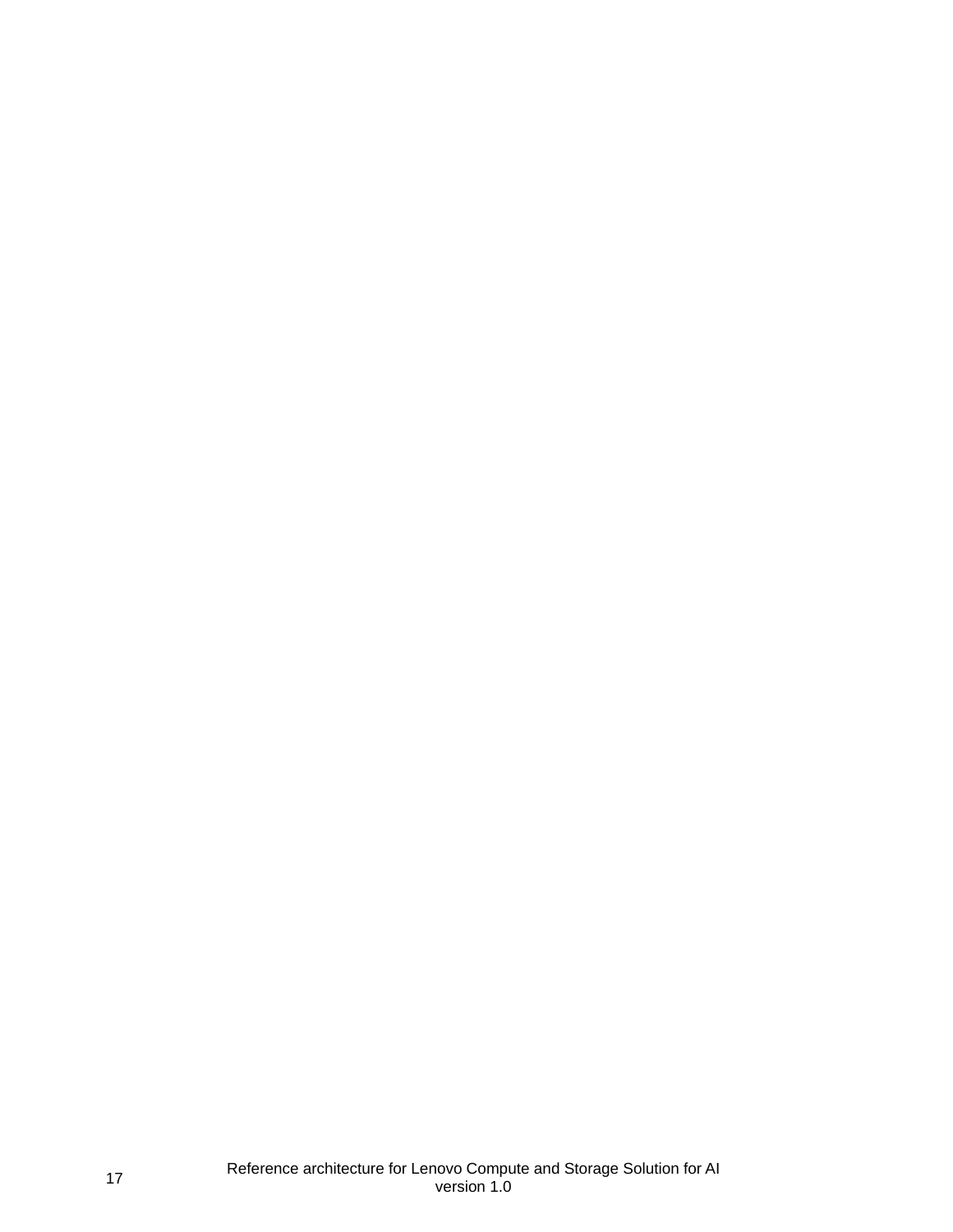## <span id="page-20-0"></span>**7 Architecture Adjustments**

The setup used for the validation can be adjusted to fit other use cases.

### <span id="page-20-1"></span>**7.1 Compute Scale Out**

This validation used 4 SR670 servers, but the underlying architecture is flexible and adding more computational servers is allowed. The performance in the main use case – shared usage with training jobs taking all the GPUs in a server – should be maintained even when the computational resources are expanded. The reason for this is that this validation utilized only a single NFS mount point, while the DM Series storage server used here provide four of such access points. This can be also leveraged in the scale out case and we expect that the compute-compute communication would become a bottleneck rather than data access.

### <span id="page-20-2"></span>**7.2 CPU Adjustments**

We used a Skylake Intel Xeon Gold 6142 processor for this validation. The equivalent Cascade Lake CPU is an Intel Xeon Gold 6242 processor, which we expect would deliver the same performance because this workload is not CPU bound. The best value CPU for this setup is Intel Xeon Silver 4216, which offers 16 cores while using only 100W. This should be sufficient for driving common AI training workloads. On the other hand, if CPU performance is an important factor, we recommend upgrading to Intel Xeon Platinum 8280.

### <span id="page-20-3"></span>**7.3 GPU Adjustments**

This validation used 4 V100 GPUs per server, but 8 T4 GPUs can be used instead. Such architecture would be more applicable to the inference workloads although AI training would still be feasible. In terms of data access, this would require less data bandwidth because combined performance of 8 T4 cards is less that that of 4 V100 GPU. Thus, the storage system designed in this work is expected to perform well even for T4 GPUs.

### <span id="page-20-4"></span>**7.4 Storage Capacity Increase**

DM5000F can be scaled out up to 12 High Availability pairs to 24 PB of total storage.

### <span id="page-20-5"></span>**7.5 Other ThinkSystem Servers**

This validation was based on ThinkSystem SR670, which is currently provides highest GPU density in Lenovo server portfolio a total of 4 GPUs for a 2 V100 GPUs/ 1U ratio. Other GPU servers have lower ratios along with less total number of GPUs. This means that their data requirements would be less than that of a SR670. **Because of this, it is expected that this architecture would provide equivalent (or better) performance for other GPU-enabled servers such as SR650, SR655, or SR665.**

### <span id="page-20-6"></span>**7.6 Other DM Series Storage Options**

This validation used DM5000F storage server, which is the lowest storage option available in ThinkSystem portfolio. **Other DM Series options, DM7000F and DM7100F, provide better performance and more features and thus it is expected that they would provide the same or better performance as the one obtained in this work.**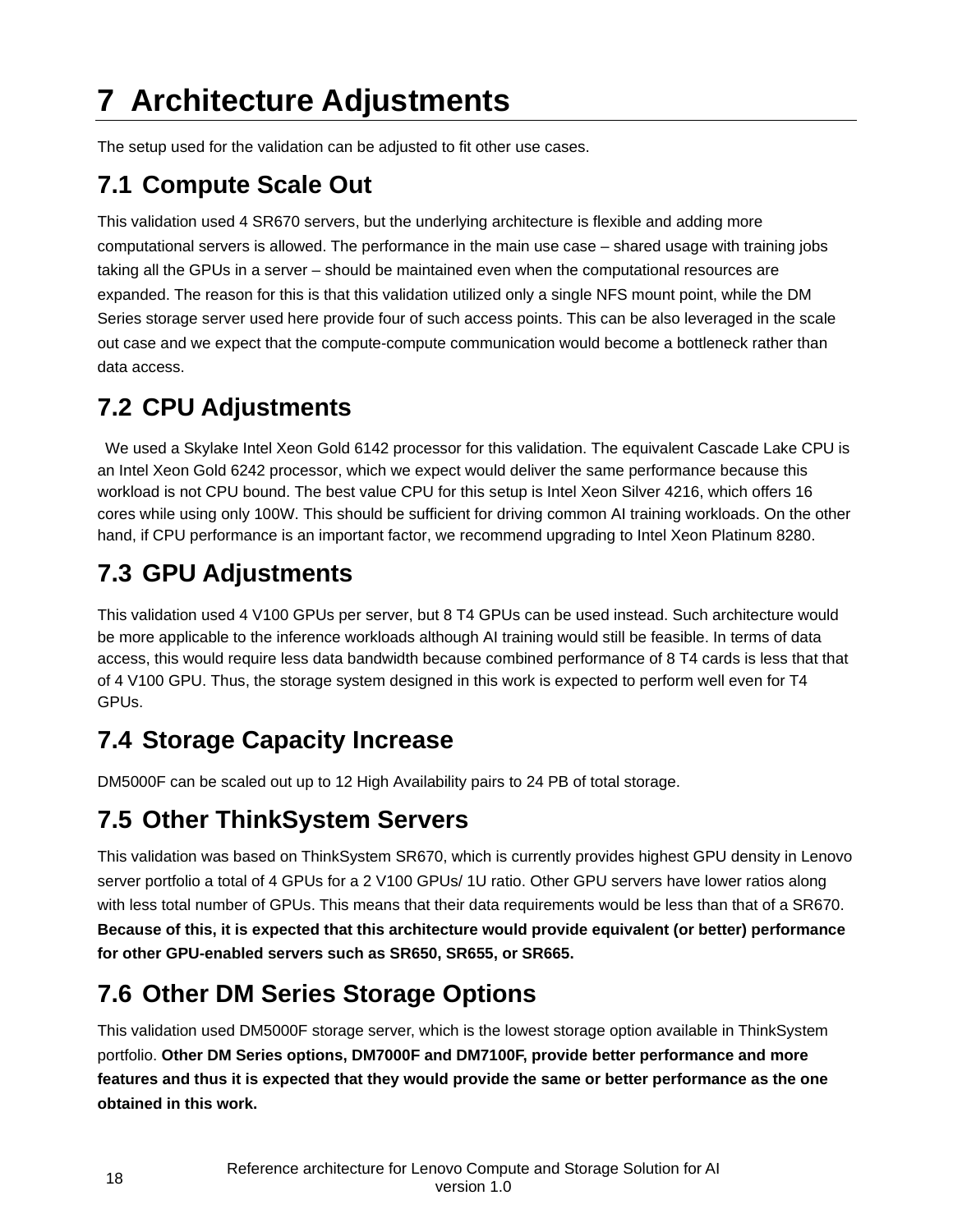### <span id="page-21-0"></span>**8 Deployment considerations**

This entry-level architecture was designed to be small scale and cost effective. As such, it is assumed that deployment reuses existing data center resources such as rack and network switching and thus these items are not covered in this document.

Additionally, as pointed out in previous section, adjustment to this architecture are possible and for many cases we expect the same or better performance as in this work.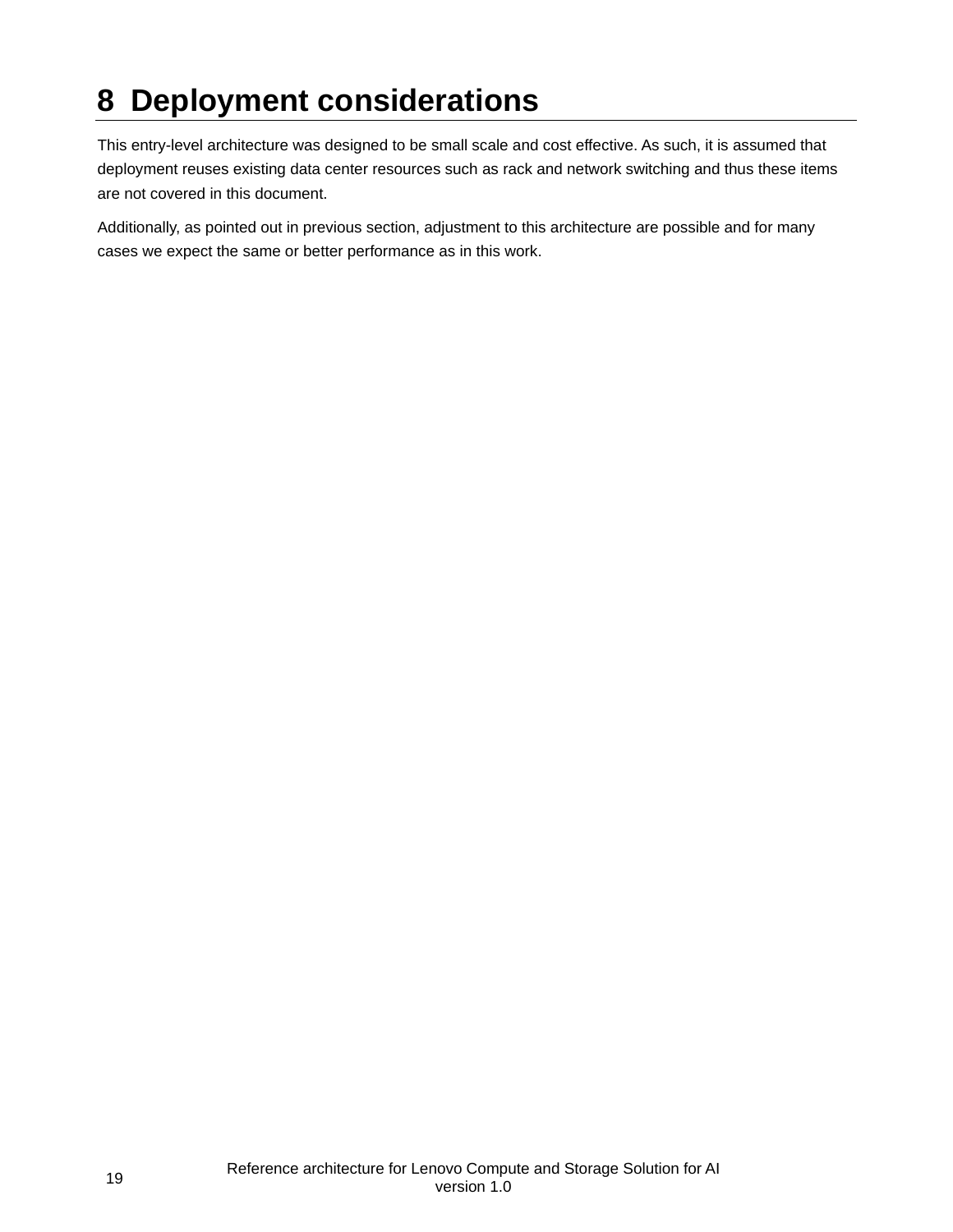## <span id="page-22-0"></span>**9 Conclusion**

This solution provides a flexible scale-out architecture that is ideal for entry-level enterprise AI. DM Series storage delivers the same or better performance as local SSD storage and provides the following benefits to data scientists, data engineers, and IT decision makers:

- Effortless sharing of data between AI systems, analytics, and other critical business systems. This reduces infrastructure overhead, improves performance, and streamlines data management across the enterprise.
- Independently scalable compute and storage to minimize costs and improve resource utilization.
- Streamlined development and deployment workflows using integrated snapshots and clones for instantaneous and space-efficient user workspaces, integrated version control, and automated deployment.
- Enterprise-grade data protection for disaster recovery and business continuance.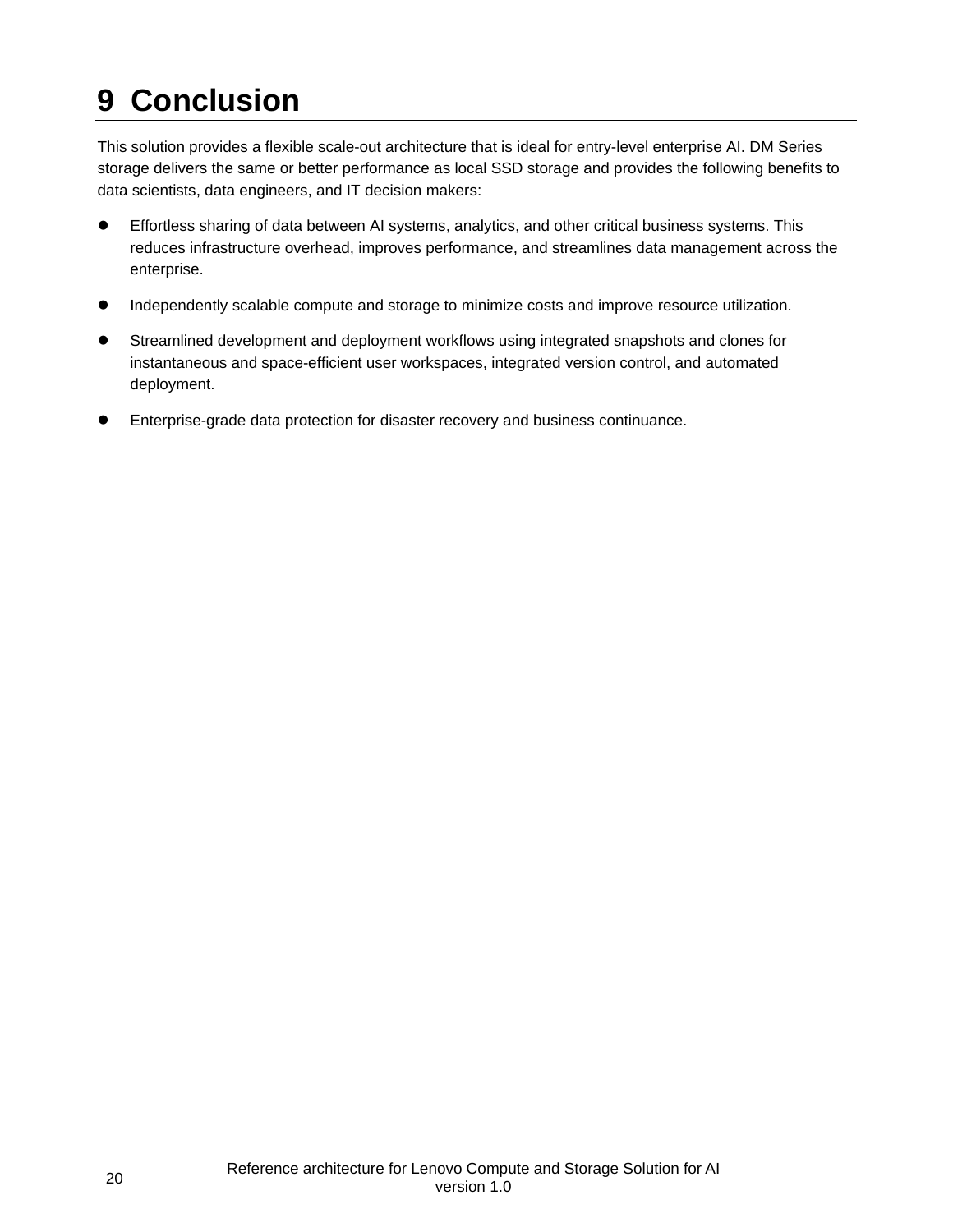### <span id="page-23-0"></span>**10 Appendix: Lenovo Bill of materials**

This appendix contains the bill of materials (BOMs) for computational servers and a storage server.

The BOM lists in this appendix are not meant to be exhaustive and must always be double-checked with the configuration tools. Any discussion of pricing, support, and maintenance options is outside the scope of this document.

Within a specific BOM section, optional items are numbered with alternatives shown as lower-case letters. For example, a Fibre Channel adapter for a compute server is only needed for shared storage connected through a SAN.

| Part#             | <b>Description</b>                                                | Quantity                |
|-------------------|-------------------------------------------------------------------|-------------------------|
|                   | SR670 4xV100S HPC/AI Training                                     | 4                       |
| 7Y37CTO1WW        | SR670 4xV100S HPC/AI Training: ThinkSystem SR670 - 3yr Warranty   | 4                       |
| B3XX              | ThinkSystem SR670 2.5" Chassis - 8 Drive, 4 GPU                   | $\overline{4}$          |
| B4HG              | Intel Xeon Gold 6242 16C 150W 2.8GHz Processor                    | 8                       |
| B4H3              | ThinkSystem 32GB TruDDR4 2933MHz (2Rx4 1.2V) RDIMM                | 48                      |
| <b>B42K</b>       | 1U 2.5" SATA/SAS 8-Bay Backplane                                  | $\overline{\mathbf{4}}$ |
| 5977              | Select Storage devices - no configured RAID required              | $\overline{\mathbf{4}}$ |
| B5MR              | ThinkSystem SR670 430-8i SAS/SATA HBA                             | 4                       |
| <b>B4Y7</b>       | ThinkSystem 2.5" SS530 3.2TB Performance SAS 12Gb Hot Swap SSD    | 32                      |
| <b>AUKX</b>       | ThinkSystem Intel X710-DA2 PCIe 10Gb 2-Port SFP+ Ethernet Adapter | $\overline{4}$          |
| <b>AUZY</b>       | ThinkSystem I350-T2 PCIe 1Gb 2-Port RJ45 Ethernet Adapter         | $\overline{4}$          |
| <b>B34S</b>       | ThinkSystem NVIDIA Tesla V100 32GB PCIe Passive GPU               | 16                      |
| B <sub>3</sub> YC | 2000W Platinum PSU                                                | 8                       |
| B0N4              | 2.0m, 10A/100-250V, C13 to C14 Jumper Cord                        | 8                       |
| <b>AVUT</b>       | ThinkSystem XClarity Controller Standard to Advanced Upgrade      | 4                       |
| <b>B47V</b>       | ThinkSystem SR670 Slide Rail Kit                                  | 4                       |
| A51N              | 1.5m Passive DAC SFP+ Cable                                       | $\overline{\mathbf{4}}$ |
| <b>BOMK</b>       | Enable TPM 2.0                                                    | 4                       |
| <b>B7Y0</b>       | Enable IPMI-over-LAN                                              | 4                       |
| <b>B3Y8</b>       | ThinkSystem SR670 1-3 Slot PCIe x16 FHFL Riser Kit                | 12                      |
| <b>B3Y5</b>       | ThinkSystem SR670 WW Lenovo LPK                                   | 4                       |

#### <span id="page-23-1"></span>**10.1 BOM for compute servers**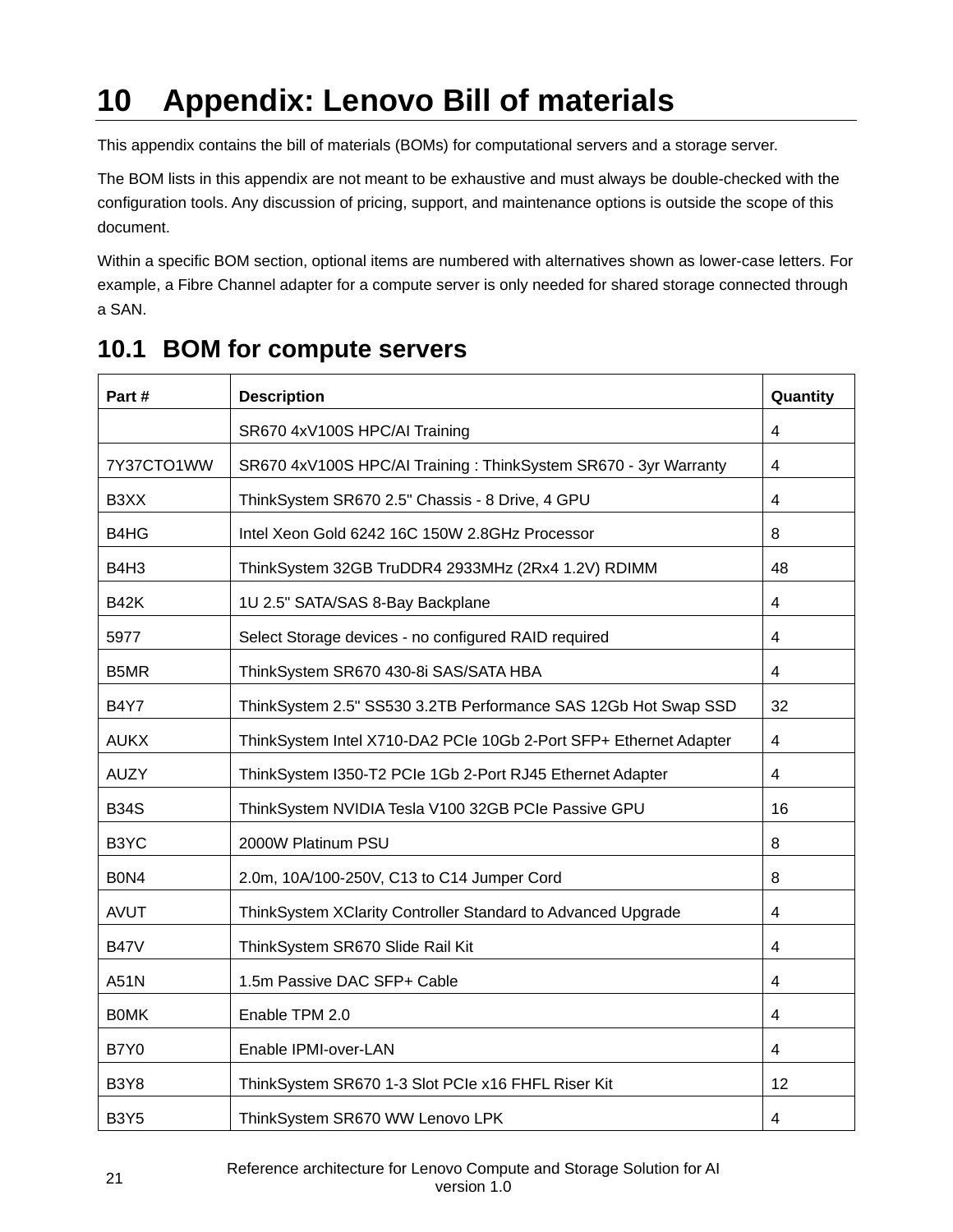| Part#                         | <b>Description</b>                                                                        | Quantity                |
|-------------------------------|-------------------------------------------------------------------------------------------|-------------------------|
| <b>B47U</b>                   | ThinkSystem SR670 Service Label                                                           | 4                       |
| <b>AUSF</b>                   | Lenovo ThinkSystem 2U MS CPU Performance Heatsink                                         | 8                       |
| B7HC                          | ThinkSystem SR670 CLX 2-CPU, 24 DIMM System Board                                         | 4                       |
| <b>B3Y2</b>                   | GPU Cage1 Cable Pair                                                                      | 4                       |
| B <sub>3</sub> Y <sub>3</sub> | GPU Cage2 Cable Pair                                                                      | 4                       |
| <b>AURS</b>                   | Lenovo ThinkSystem Memory Dummy                                                           | 48                      |
| B4EA                          | Model Number Label                                                                        | 4                       |
| <b>B3Y4</b>                   | SR670 Agency Label                                                                        | 4                       |
| <b>B4E7</b>                   | <b>EIA NamePlate</b>                                                                      | 4                       |
| AWF9                          | ThinkSystem Response time Service Label LI                                                | 4                       |
| <b>AUTV</b>                   | ThinkSystem large Label for non-24x2.5"/12x3.5"/10x2.5"                                   | 4                       |
| B5DM                          | SR670 RAID SAS Cable                                                                      | 4                       |
| B3YB                          | SR670 System Packaging                                                                    | 4                       |
| <b>AUTJ</b>                   | ThinkSystem common Intel Label                                                            | 4                       |
| <b>AUTA</b>                   | <b>XCC Network Access Label</b>                                                           | 4                       |
| B4RM                          | ThinkSystem SR670 Front IO Label                                                          | 4                       |
| B <sub>4</sub> RN             | <b>Blaze Jumper Setting</b>                                                               | 4                       |
| AVJ2                          | ThinkSystem 4R CPU HS Clip                                                                | 8                       |
| <b>BOML</b>                   | Feature Enable TPM on MB                                                                  | $\overline{\mathbf{4}}$ |
| 5AS7A02045                    | Hardware Installation Server (Business Hours)                                             | 4                       |
| 7S09CTO1WW                    | Lenovo HPC AI LiCO Software                                                               | 4                       |
| B <sub>1</sub> YA             | Lenovo HPC AI LiCO Software w/3Yr S&S                                                     | 24                      |
| 7S0FCTO1WW                    | Red Hat Linux w/Lenovo Support                                                            | 4                       |
| S <sub>0</sub> N <sub>6</sub> | RHEL Server Physical or Virtual Node, 2 Skt Standard Subscription<br>w/Lenovo Support 3Yr | 4                       |

### <span id="page-24-0"></span>**10.2 BOM for Storage Servers**

| Part #     | <b>Description</b>                                     | Quantity |
|------------|--------------------------------------------------------|----------|
|            | <b>Controller</b>                                      |          |
| 7Y41CTOLWW | Controller: Lenovo ThinkSystem DM5000F All Flash Array |          |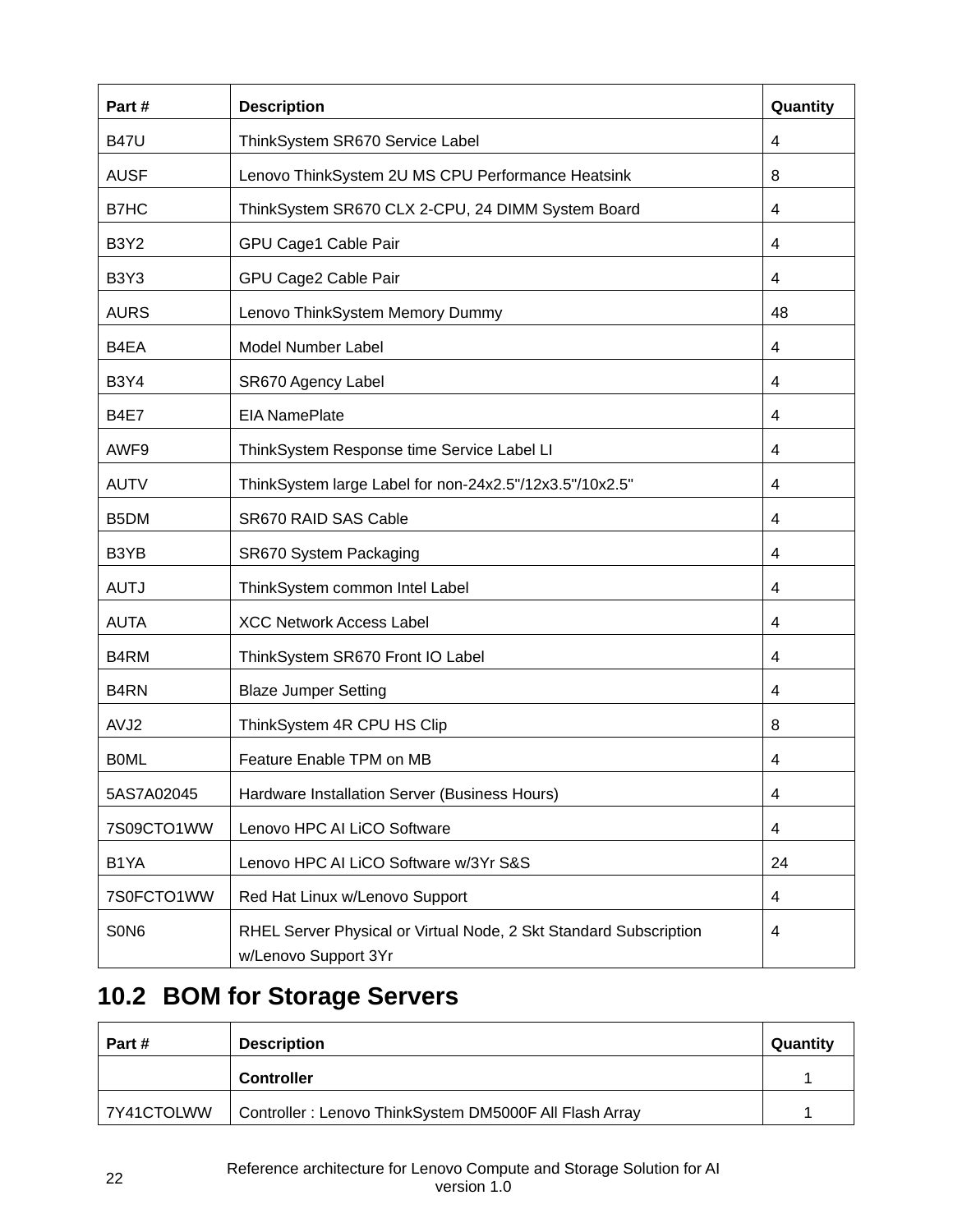| Part#                         | <b>Description</b>                                                                | Quantity       |
|-------------------------------|-----------------------------------------------------------------------------------|----------------|
| <b>B38L</b>                   | Lenovo ThinkSystem Storage 2U24 Chassis                                           | 1              |
| B <sub>5</sub> RJ             | DM Series Premium Offering                                                        | 1              |
| <b>B39G</b>                   | Lenovo ThinkSystem DM Series DM3000/DM5000 Cntr, 10G BaseT                        | $\overline{2}$ |
| <b>B65T</b>                   | Lenovo ThinkSystem 46.1TB (6x 7.68TB, 2.5", SSD) Drive Pack for<br><b>DM5000F</b> | 2              |
| A3RG                          | 0.5m Passive DAC SFP+ Cable                                                       | 2              |
| B <sub>4</sub> BP             | Lenovo ThinkSystem Storage USB Cable, Micro-USB                                   | 1              |
| 6311                          | 2.8m, 10A/100-250V, C13 to C14 Jumper Cord                                        | 2              |
| B79W                          | Lenovo ThinkSystem DM Series ONTAP 9.6 Encryption                                 | 1              |
| B <sub>0</sub> W <sub>1</sub> | 3 Years                                                                           | 1              |
| <b>B46X</b>                   | <b>Essential Service</b>                                                          | 1              |
| B472                          | Configured with Lenovo ThinkSystem DM5000F                                        | 1              |
| B4SF                          | <b>DM Series CIFS Protocol License</b>                                            | 2              |
| B4SG                          | DM Series NFS Protocol License                                                    | $\overline{2}$ |
| B <sub>4</sub> SH             | DM Series iSCSI Protocol License                                                  | $\overline{2}$ |
| B <sub>4</sub> SJ             | <b>DM Series FCP Protocol License</b>                                             | 2              |
| B4SK                          | DM Series SnapMirror License                                                      | $\overline{2}$ |
| B <sub>4</sub> SL             | <b>DM Series SnapRestore License</b>                                              | 2              |
| B4SM                          | <b>DM Series FlexClone License</b>                                                | 2              |
| B4SN                          | DM Series Software Encryption License                                             | $\overline{2}$ |
| B <sub>4</sub> SP             | DM Series SnapManager License                                                     | $\overline{2}$ |
| B4SU                          | <b>TPM</b>                                                                        | $\overline{2}$ |
| B <sub>5</sub> AZ             | DM Series SnapVault License                                                       | $\overline{2}$ |
| B7AQ                          | SnapMirror Synchronous                                                            | $\overline{2}$ |
| <b>B38Y</b>                   | Lenovo ThinkSystem Storage Rack Mount Kit 2U24/4U60                               | 1              |
| B4CX                          | Lenovo ThinkSystem DM Series 2U Accessory                                         | 1              |
| <b>B39L</b>                   | Lenovo ThinkSystem DM Series 2U24 Bezel                                           | 1              |
| <b>B38Z</b>                   | Lenovo ThinkSystem Storage SFF Drive Filler                                       | 12             |
| B4BG                          | Lenovo ThinkSystem Storage 2U24 System Label                                      | 1              |
| B396                          | Lenovo ThinkSystem DM5000F Product Label                                          | 1              |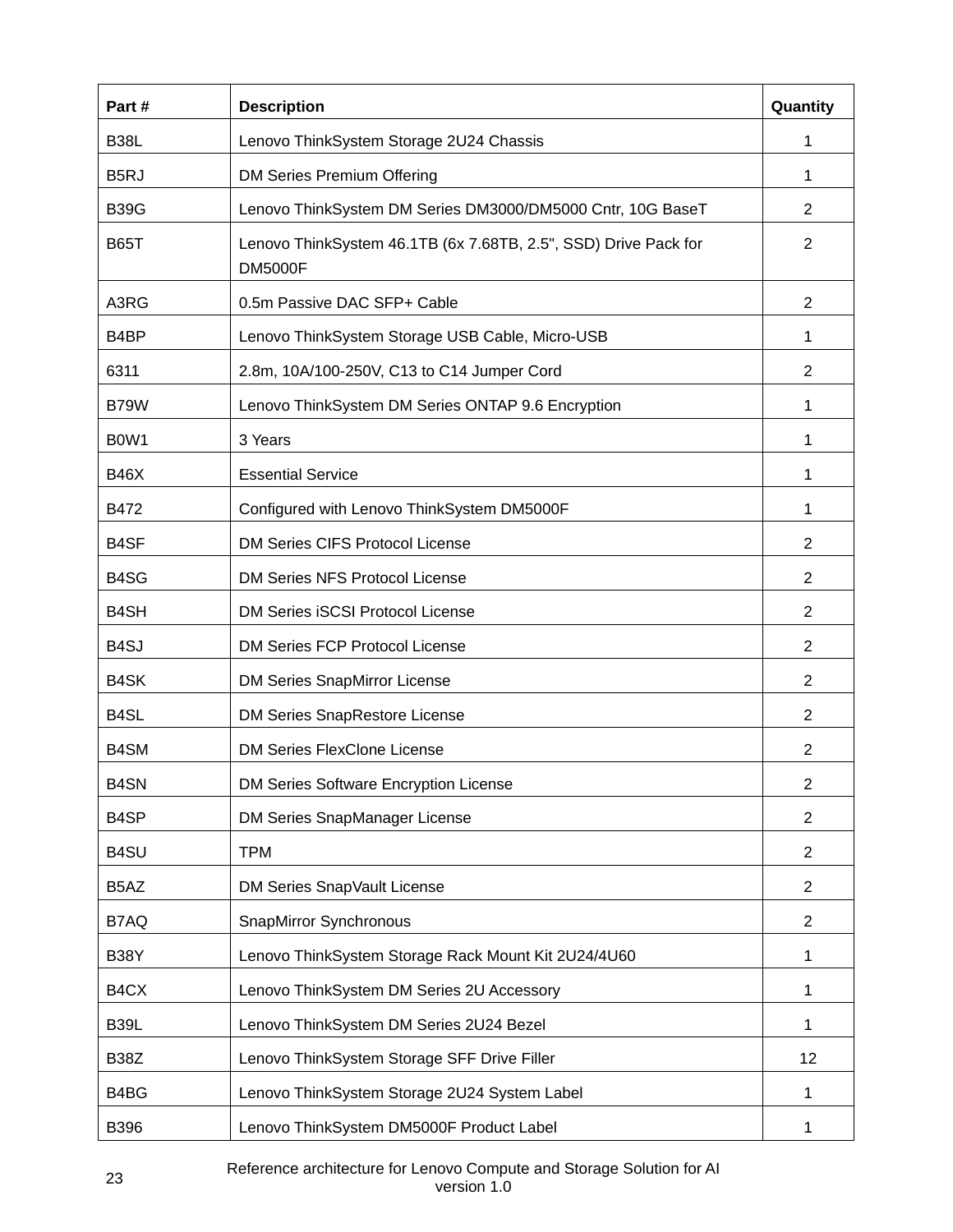| Part #      | <b>Description</b>                                      | Quantity |
|-------------|---------------------------------------------------------|----------|
| B4AW        | Lenovo ThinkSystem Storage Packaging 2U                 |          |
| <b>B39C</b> | Lenovo ThinkSystem DM Series Ship Kit (RoW)             |          |
| 5PS7A18279  | Essential- 3Y 24x7x4 ThinkSystem DM5000F AFA            |          |
| 5WS7A32554  | Essential- 3Y 24x7x4 DM5000F 92TB (12x 7.68TB SSD) Pack |          |
| 5AS7A02067  | Hardware Installation Storage (Business Hours)          |          |
| 5MS7A79862  | ThinkSystem DM Remote Deployment                        |          |
|             |                                                         |          |
|             | <b>Auto-Derived Part Items</b>                          |          |
| AU16        | 0.5m External MiniSAS HD 8644/MiniSAS HD 8644 Cable     | 2        |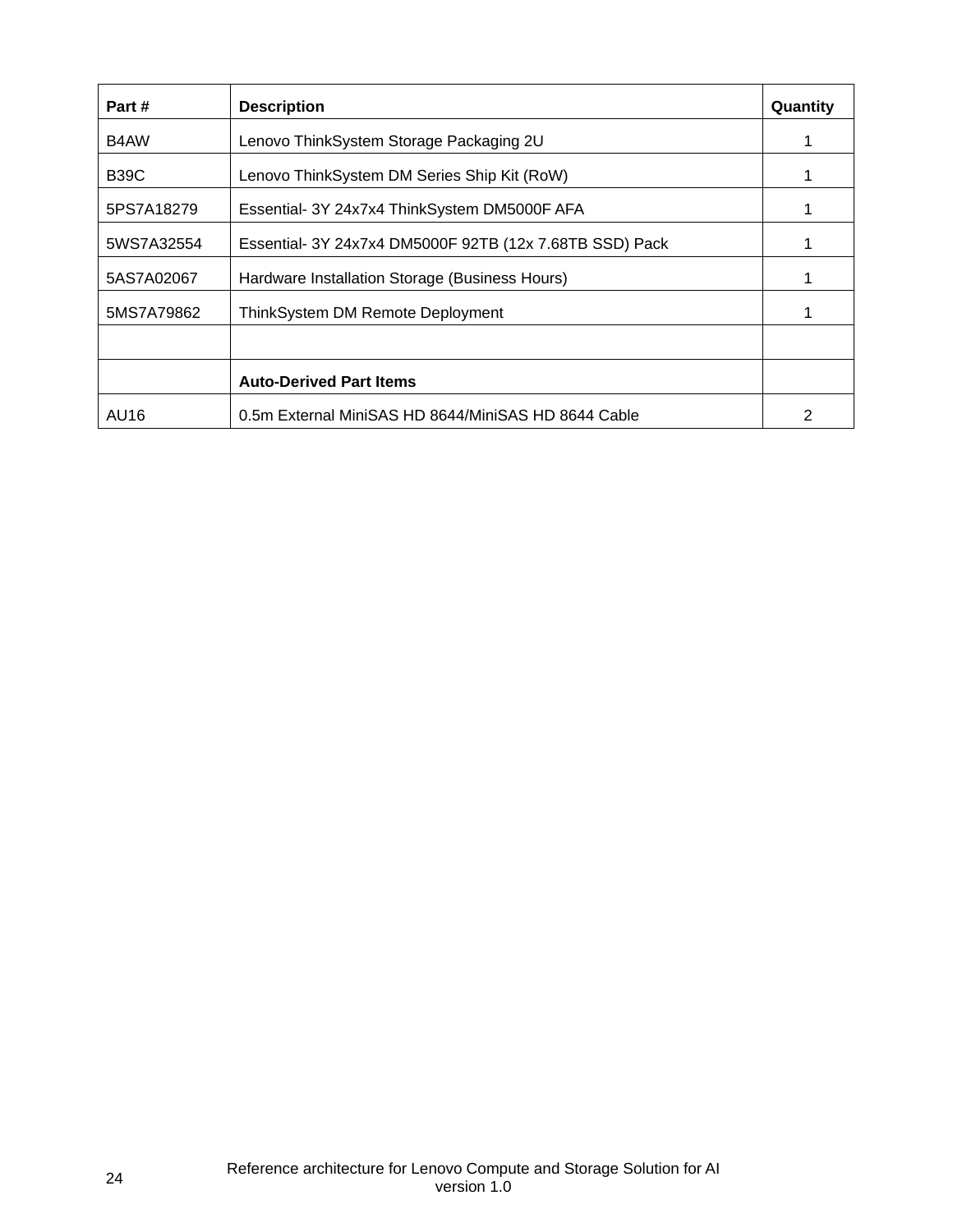### <span id="page-27-0"></span>**Resources**

[ThinkSystem SR670 Rack Server](https://www.lenovo.com/us/en/data-center/servers/racks/Thinksystem-SR670/p/77XX7SRSR67)

[ThinkSystem DM Series Storage](https://www.lenovo.com/us/en/data-center/storage/storage-area-network/thinksystem-dm-series/c/thinksystem-dm-series)

[Lenovo/NetApp Compute Storage Technical Report](https://www.netapp.com/us/media/tr-4810.pdf)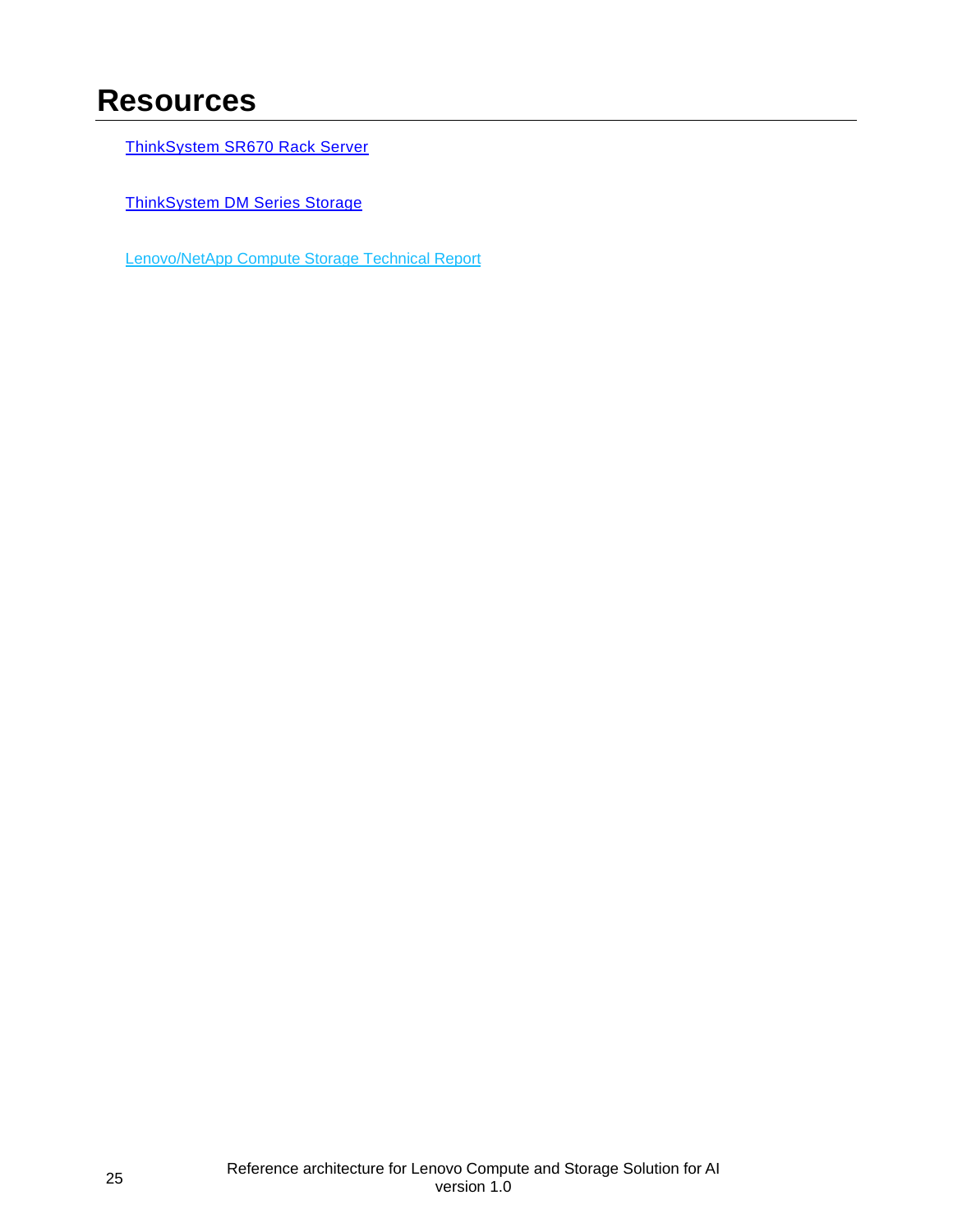### <span id="page-28-0"></span>**Document history**

Version 1.0 July 2020 First version validated on SR670 and DM5000F